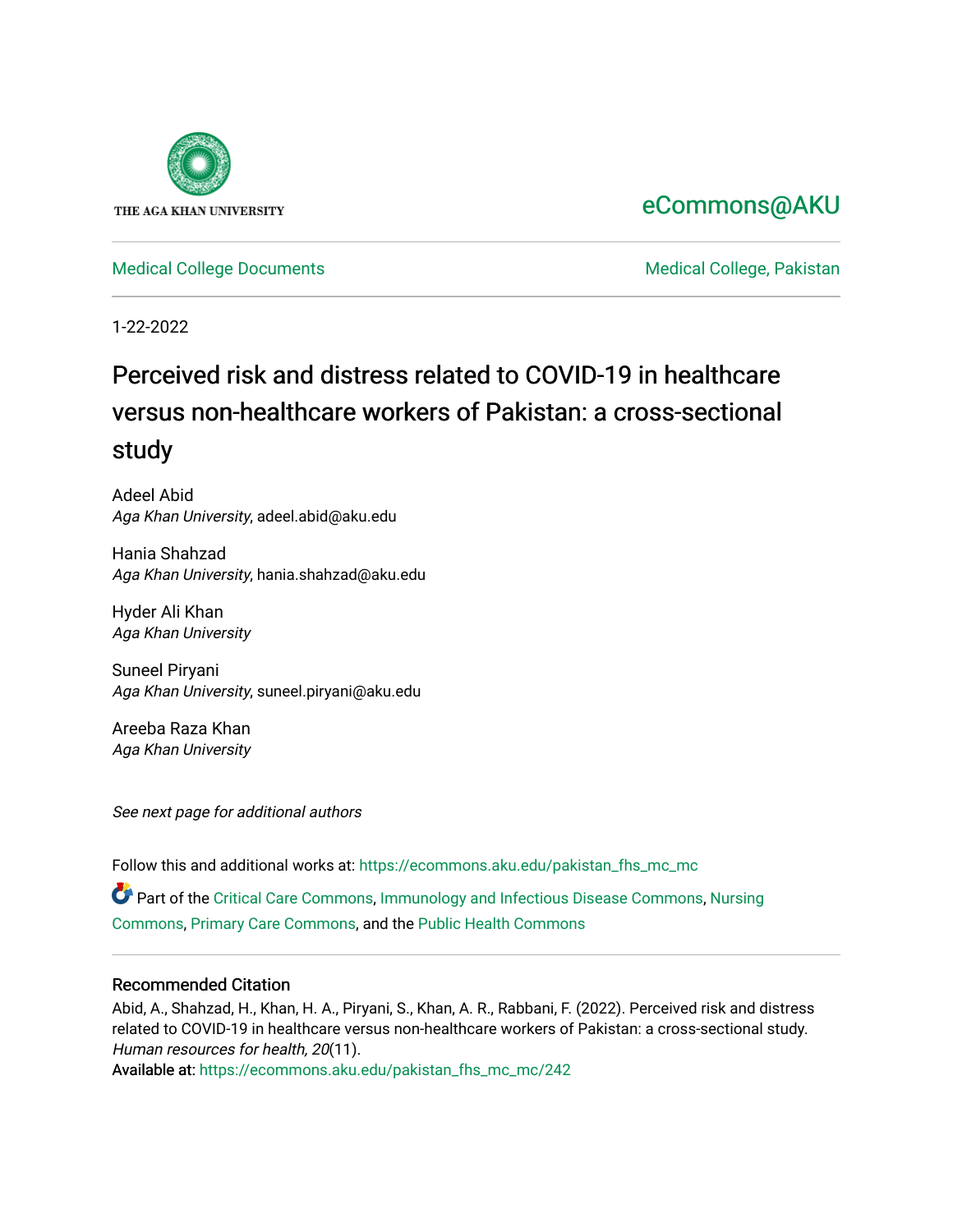## Authors

Adeel Abid, Hania Shahzad, Hyder Ali Khan, Suneel Piryani, Areeba Raza Khan, and Fauziah Rabbani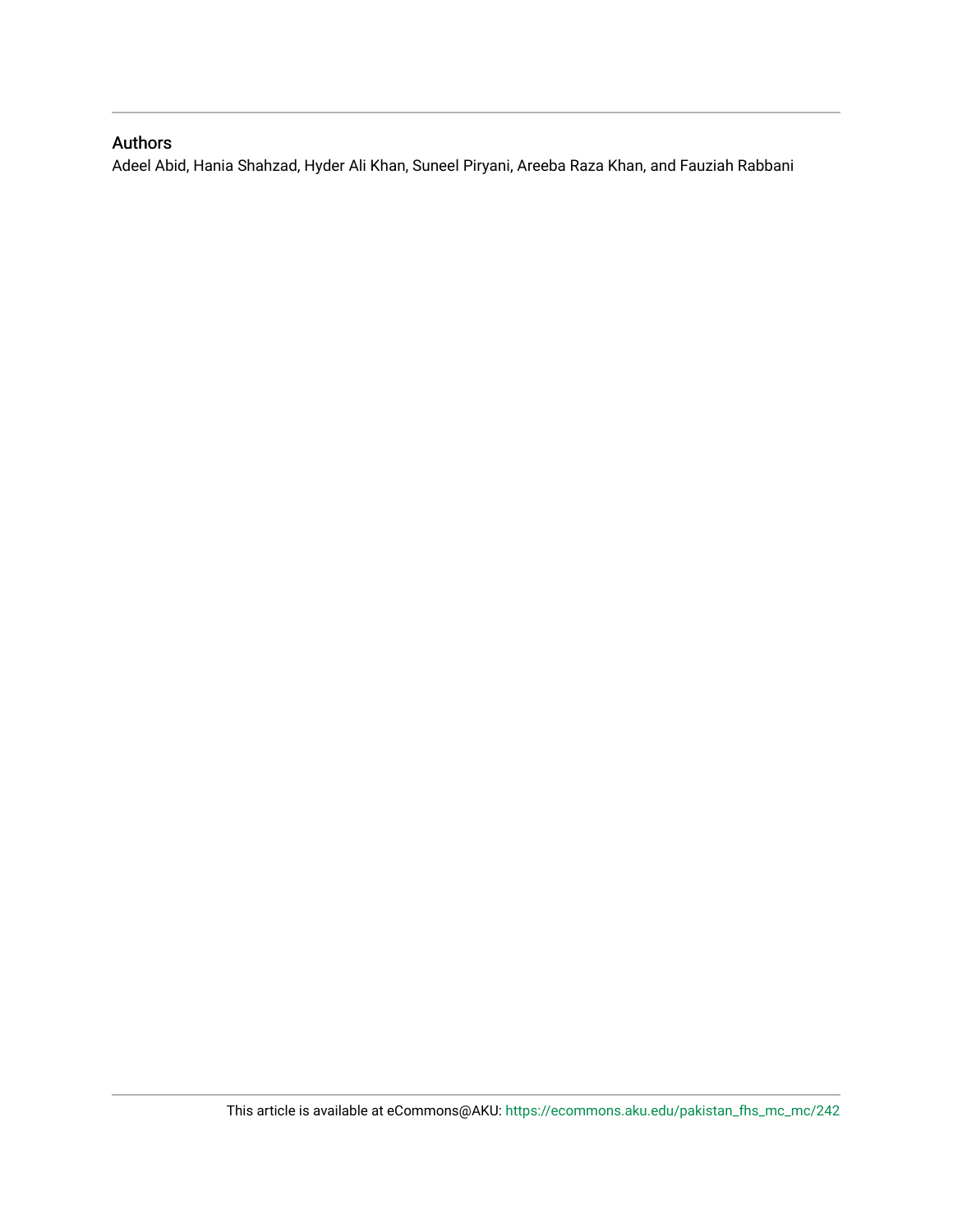## **Open Access**



# Perceived risk and distress related to COVID-19 in healthcare versus non-healthcare workers of Pakistan: a cross-sectional study

Adeel Abid<sup>1†</sup>, Hania Shahzad<sup>1†</sup>, Hyder Ali Khan<sup>2</sup>, Suneel Piryani<sup>2</sup>, Areeba Raza Khan<sup>3</sup> and Fauziah Rabbani<sup>2,3[\\*](http://orcid.org/0000-0001-6913-7564)</sup>

### **Abstract**

**Background:** Healthcare workers (HCWs) have found themselves and their families more susceptible to contracting COVID-19. This puts them at a higher risk of psychological distress, which may compromise patient care. In this study, we aim to explore the risk perceptions and psychological distress between HCWs and non-healthcare workers (NHCWs) in Pakistan.

**Methods:** A cross-sectional study was conducted using an online self-administered questionnaire. Psychological distress was assessed through The Hospital Anxiety and Depression Scale (HADS). Comparisons were made between HCWs (front/backend, students/graduates) and NHCWs related to risk perceptions and stress levels related to COVID-19. Following tests for normality (Shapiro–Wilk test), variables that fulflled the normality assumption were compared using the independent samples *t*-test, while for other variables Mann–Whitney *U*-test was employed. Pearson Chisquare test was used to compare categorical data. Multiple logistic regression techniques examined the association of participant age, gender, household income, and the presence of COVID-19 symptoms with depression and anxiety levels.

**Results:** Data from 1406 respondents (507 HCWs and 899 NHCWs) were analyzed. No signifcant diference was observed between HCWs and NHCWs' perception of susceptibility and severity towards COVID-19. While healthcare graduates perceived themselves (80% graduates vs 66% students, *p*-value 0.011) and their family (82% graduates vs 67% students, *p*-value 0.008) to be more susceptible to COVID-19, they were less likely to experience depression than students. Frontline HCWs involved in direct patient care perceived themselves (83% frontline vs. 70% backend, *p*-value 0.003) and their family (84% frontline vs. 72% backend, *p*-value 0.006) as more susceptible to COVID-19 than backend healthcare professionals. Over half of the respondents were anxious (54% HCWs and 55% NHCWs). Female gender, younger age, lower income, and having COVID-19 related symptoms had a signifcant efect on the anxiety levels of both HCWs and NHCWs.

**Conclusion:** Frontline HCWs, young people, women, and individuals with lower income were at a higher risk of psychological distress due to the pandemic. Government policies should thus be directed at ensuring the mental

Full list of author information is available at the end of the article



© The Author(s) 2022. **Open Access** This article is licensed under a Creative Commons Attribution 4.0 International License, which permits use, sharing, adaptation, distribution and reproduction in any medium or format, as long as you give appropriate credit to the original author(s) and the source, provide a link to the Creative Commons licence, and indicate if changes were made. The images or other third party material in this article are included in the article's Creative Commons licence, unless indicated otherwise in a credit line to the material. If material is not included in the article's Creative Commons licence and your intended use is not permitted by statutory regulation or exceeds the permitted use, you will need to obtain permission directly from the copyright holder. To view a copy of this licence, visit [http://creativecommons.org/licenses/by/4.0/.](http://creativecommons.org/licenses/by/4.0/) The Creative Commons Public Domain Dedication waiver ([http://creativeco](http://creativecommons.org/publicdomain/zero/1.0/) [mmons.org/publicdomain/zero/1.0/](http://creativecommons.org/publicdomain/zero/1.0/)) applies to the data made available in this article, unless otherwise stated in a credit line to the data.

<sup>\*</sup>Correspondence: fauziah.rabbani@aku.edu

<sup>†</sup> Adeel Abid and Hania Shahzad contributed equally to this work

<sup>&</sup>lt;sup>2</sup> Department of Community Health Sciences, Aga Khan University,

Karachi, Pakistan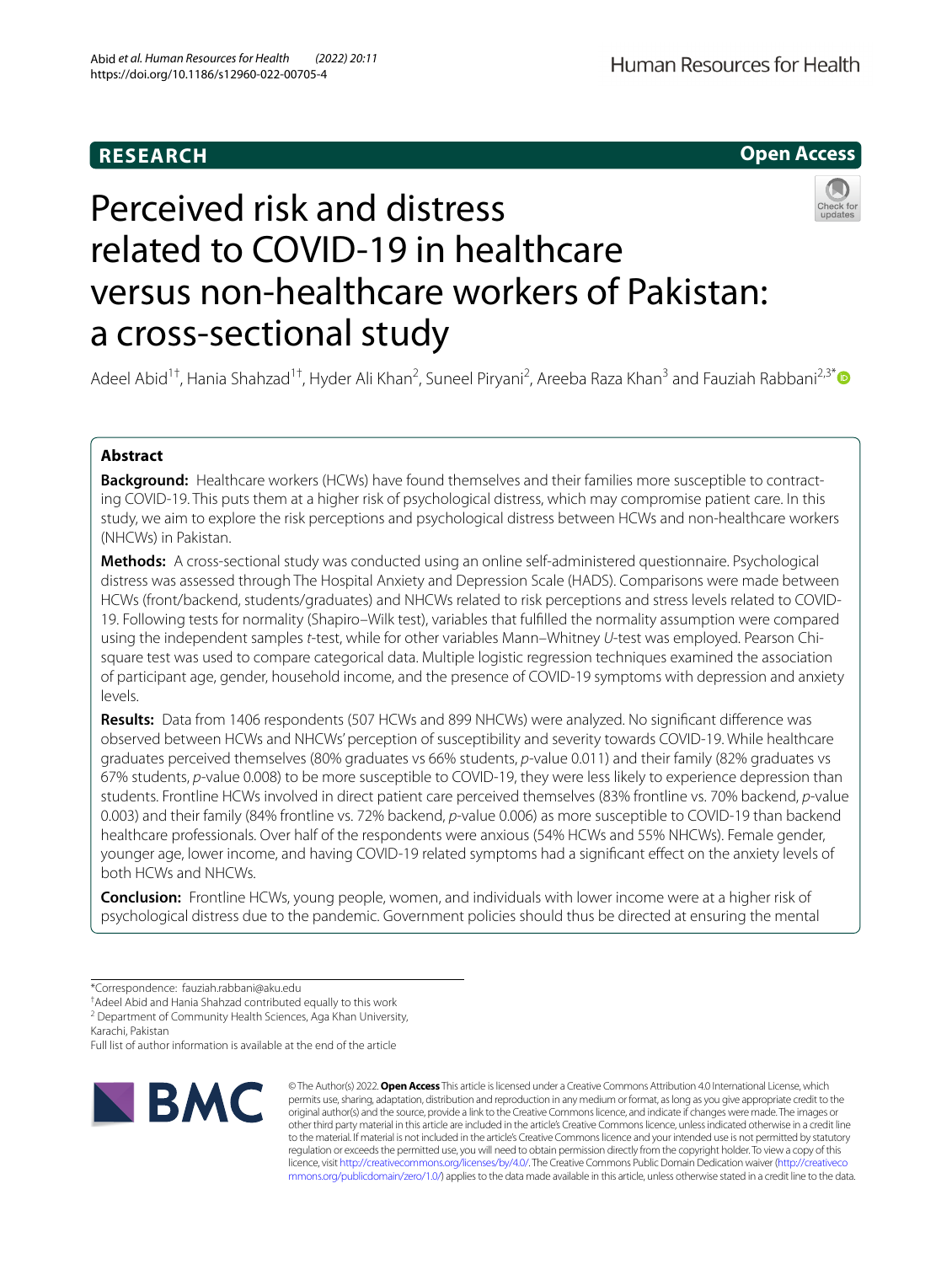well-being of frontline HCWs and improving their satisfaction to strengthen the health care delivery system. The fndings suggest the need to provide mental health support for health workers.

**Keywords:** COVID-19, Healthcare workers, Risk perception, Anxiety, Depression, Psychological distress

#### **Background**

The world has grappled with COVID-19 since the first case was diagnosed in Wuhan, China  $[1]$  $[1]$ . This has resulted in a global socio-economic crisis and challenged healthcare systems throughout the world. Healthcare workers (HCWs) are at constant risk of many infectious diseases due to the nature of their occupation as evidenced by the previous severe acute respiratory syndrome (SARS) and SARS-coronavirus (SARS-CoV) outbreaks [[2–](#page-13-1)[4\]](#page-13-2). A major concern in the country is the impact of COVID-19 on healthcare workers (HCWs), who are at high risk during novel disease outbreaks. HCWs around the world are at the forefront in screening, quarantining, and managing actual and suspected COVID-19 patients, creating awareness about risks, and advocating for preventive measures [\[5](#page-13-3)]. However, not all HCWs are at an equal risk of contracting the COVID-19 infection. In a recent systematic review, frontline HCWs with increased face-to-face interactions, exposure to COVID-19 positive patients, and those working in health facilities designated as treatment centers were shown to have higher infection rates compared to non-front line HCWs [[6\]](#page-13-4).

Increased anxiety and depression among frontline healthcare professionals is also a common feature in epidemics [[7](#page-13-5), [8](#page-13-6)]. Experience from severe acute respiratory syndrome (SARS) and H1N1 outbreaks highlights how large-scale epidemics and pandemics have a severe psychological strain on healthcare professionals, especially those working on the frontline [[9,](#page-13-7) [10\]](#page-13-8). Compared to the general public, HCWs face more personal worries such as greater infection risk to self and others and psychological concerns regarding the well-being of their family members  $[11]$  $[11]$ . There are disparities in terms of the psychological impact of COVID-19 on HCWs depending on their level of patient care. A study among healthcare professionals in a tertiary infectious disease hospital for COVID-19 in China also revealed a high incidence of anxiety and stress disorders among frontline medical staf, with a higher incidence of anxiety among nurses than doctors [[12\]](#page-13-10).

The utility of online surveys to assess psychological distress caused by COVID-19 has proven to be efficient and efective in recruiting large and diverse samples of literate respondents. Social media platforms have thus aided in scientifc data collection when other methods of recruitment are no longer safe, practical, and economically feasible. One such study in Hong Kong was developed through Google Forms, which was emailed to councilors of the 18 districts in the region. Although the authors acknowledge the under-sampling of individuals without internet access, Google Forms was the only feasible tool for data collection during this initial phase of COVID to understand early community response to the pandemic [[13\]](#page-13-11).

In contrast to Hong Kong, the scale of the COVID-19 health crisis is a bigger concern in a resource-limited country like Pakistan, where psychological morbidity especially in the healthcare community may compromise the quality of care and health care services. Prevention remains the mainstay in the treatment and containment of the pandemic, requiring people at large to practice COVID-19 mitigating behaviors. As a result, it also becomes important to study the public response in the early phase of the pandemic when the nature of the threat is usually ambiguous. This can help to develop strategies to cope with the pandemic. Identifying vulnerable subgroups for psychological distress will help in strengthening health service delivery with targeted interventions.

Unlike Hong Kong which had experience with past pandemics like SARS, it was the frst time Pakistan was exposed to a pandemic which began in the frst quarter of 2020. Hence, we used the same tool as was used in the study conducted in Hong Kong [\[13](#page-13-11)] to understand the frst impressions, behavioral responses, stress levels of various population subsets (including both health and non-health workforce) to devise appropriate policy interventions.

Using an online approach, this study aims to assess perceived severity, susceptibility, and anxiety levels of HCWS in comparison to non-healthcare workers (NHCWs). Furthermore, we explore vulnerable subgroups in the healthcare population with regard to training status, age, gender, income, and level of patient care. This study is unique in Pakistan for targeting HCWs and NHCWs during the early stage of the pandemic.

#### **Materials and methods**

#### **Study design, setting, and data collection instrument**

A cross-sectional online survey was carried out in May 2020 using a survey tool developed over Google Forms (please refer to Additional file  $1$ ). This is a reliable tool as it has been used in the previously mentioned study, conducted in Hong Kong [[13\]](#page-13-11). For contextual relevance, the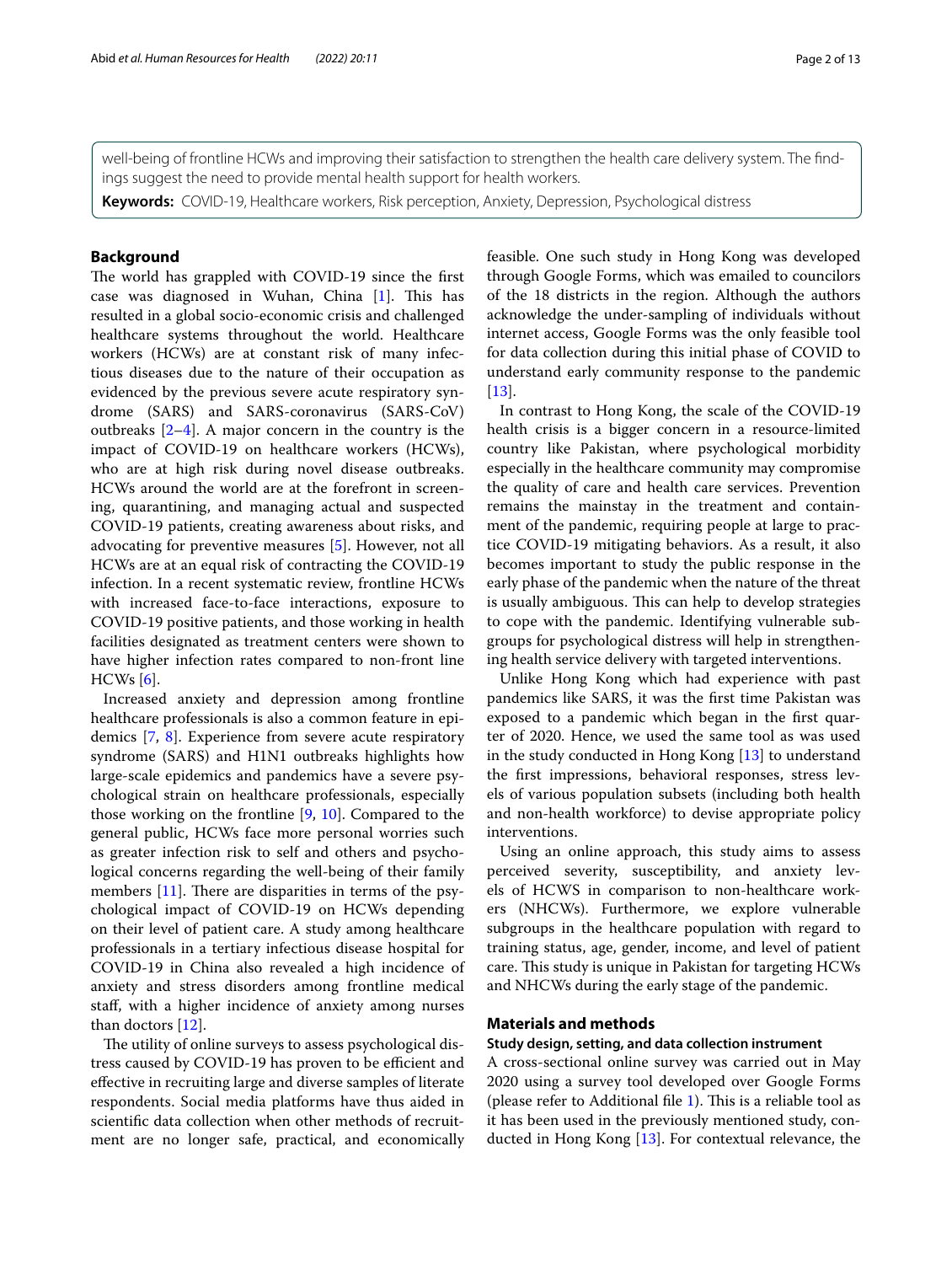tool was pretested with 10 individuals who had internet access. Of these, fve were HCWs who either had or were working towards a health-related degree and five were NHCWs—literate individuals but not involved in the medical or allied felds. Following the pretesting, a link to the fnal questionnaire was shared through social media channels of the Aga Khan University (AKU), Pakistan, which included Facebook, Twitter, and LinkedIn. The survey link was also reposted on the Facebook page of AKU. The online survey link remained active for 2 weeks.

Data were collected through an online self-administered semi-structured questionnaire designed separately in English and Urdu (national language). Respondents were directed to questions regarding their demographics (including gender, age, level of education, household income, permanent city of residence) and recent travel history. This was followed by questions about their health status in the past 14 days and whether they experienced any symptoms of illness. Next, they were asked to rate the severity of COVID-19 symptoms and their perceived chance of survival if infected with the disease. This was then followed by questions on how likely one considered their families and themselves to be infected with COVID-19 if no preventive measures were taken. Responses were captured using a fve-point Likert Scale to provide a range of responses to a given question or statement [\[14](#page-13-13)]. Five categories of responses were used, ranging from strongly disagree to strongly agree.

Participants' mental health was assessed using the validated Hospital Anxiety and Depression Scale (HADS). This scale has two subscales to assess for anxiety (HADS-A) and depression (HADS-D). Each subscale has a minimum possible score of 0 and a maximum of 21. A score of eight or above indicates anxiety or depression [\[14](#page-13-13)]. Respondents were also asked about the psychological impact of COVID-19 on their job, personal life, sleep, and eating habits.

HCWs also provided information on their feld of work, educational status (graduate or student), level of patient care (frontline vs. backend), and their perception of governmental measures to combat COVID-19.

#### **Study participants**

Eligibility for enrollment in the study was assessed on the frst page of the Google Form. Respondents were recruited as study participants if they were aged 18 or above, were residing in Pakistan for at least 5 days a week over the last month (April to May 2020), and were willing to participate in the survey. Participants who met the above-stated eligibility criteria, and consented to participate were able to further navigate the study tool. Respondents found ineligible or those not willing to

consent were redirected to a thank you message, and further access to the tool was halted.

After going through the screening questions and providing consent, participants were categorized into NHCWs and HCWs. Those without basic (Bachelor level) training in any health or allied feld were categorized as NHCWs, whereas respondents having formal training (students or graduates) in Medicine, Nursing, Pharmacy, Dentistry, Physiotherapy, Laboratory Technology or Allied Health Sciences including but not limited to homeopathy and *Hikmat* (alternative systems of medicine) were categorized as HCWs. While this defnition excluded support staff working in health, such as ward attendants, laundry staf, as well as food and catering services; evidence suggests that the demographic characteristics of the latter group may preclude internet accessibility, or may indicate a level of language comprehension below what is required to respond to such a study [[15](#page-13-14), [16\]](#page-13-15). Perceptions of junior ancillary staf in hospitals are better assessed through direct face-to-face interactions/ interviews, especially when participants have variable ability to read and understand questions [[17\]](#page-13-16). Conducting such face-to-face interviews was outside the realm of this study due to the social distancing requirements imposed by the pandemic.

HCWs were further categorized into frontline and backend HCWs. Frontline HCWs included all those professionals who are involved in patients' direct bedside medical care. Backend HCWs included those who are currently not involved in clinical bedside care, including undergraduate students of Medicine, Nursing, and HCWs employed in the felds of Pharmacy, Dentistry, Physiotherapy, Laboratory Technology, Allied Health Sciences, etc.

#### **Statistical analysis**

Data collected from respondents were directly stored in Google Spreadsheets and later imported to Microsoft Excel and Statistical Package for the Social Sciences (SPSS) Version 21 (IBM Corp). Data were cleaned, coded, and analyzed using SPSS. Descriptive analyses were performed and results were tabulated as numbers (percentages) for qualitative variables and mean  $(\pm \text{standard})$ deviation) for quantitative variables.

Comparisons were made between HCWs (front/backend, students/graduates) and NHCWs related to risk perceptions and stress levels related to COVID-19. Following tests for normality (Shapiro–Wilk test), variables that fulflled the normality assumption (mean HADS scores) were compared using the independent samples *t*-test, while for other variables (perceived disease susceptibility and severity, the impact of COVID-19 on sleeping/eating/smoking/drug usage habits, satisfaction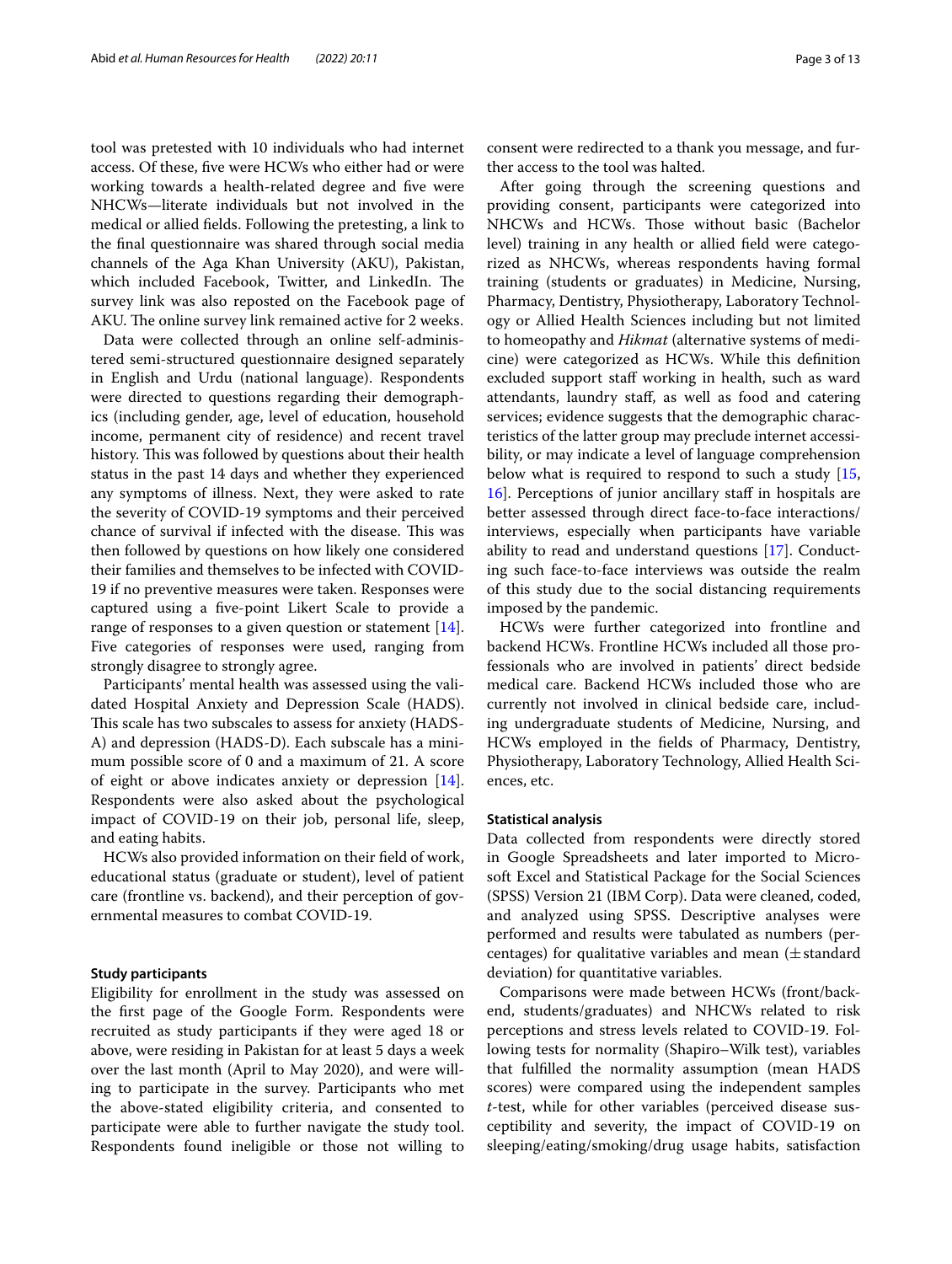with government measures) Mann–Whitney *U*-test was employed. Pearson Chi-square test was used to compare categorical data, such as normal versus abnormal HADS scores and adoption of precautionary measures.

Multiple logistic regression techniques were used to further examine the association of anxiety and depression among HCWs vs NHCWs with regard to participant age, gender, household income, and presence of symptoms. All predictors were entered using a stepwise approach to adjust for the effect of confounding. The results of the multivariable analysis are reported as adjusted OR with 95% CI. A two-sided level of signifcance was used and any association with a *p*-value less than 0.05 was considered statistically signifcant.

#### **Results**

Among the 507 HCWs and 899 NHCWs, a majority of the respondents were males (53% HCWs and 72% NHCWs), below the age of 35 years (78% HCWs and 61% NHCWs), were permanent residents of Karachi (49% HCWs and 50% NHCWs), and had a household income of less than or equal to Pakistani Rupee (PKR) 40,000 (22% HCWs and 27% NHCWs) (refer to Table [1](#page-5-0)). More than half of the HCWs (54%) belonged to the feld of Medicine. Among healthcare graduates, 36% were currently working in a hospital, ward, or clinic (refer to Table [2](#page-6-0)). For raw and de-identifed data, please refer to Additional fle [2](#page-13-17).

#### **Perceived severity and susceptibility for COVID‑19**

No signifcant diference was observed between HCWs and NHCWs' perception of susceptibility and severity towards COVID-19 (Table [3](#page-7-0)). About three-fourths of the respondents perceived that they (75% HCWs and 71% NHCWs, *p*-value 0.506) and their families (77% HCWs and 71% NHCWs, *p*-value 0.539) might get sick if they do not take preventive measures. Similarly, several respondents considered the symptoms of COVID-19 (if infected) as serious (46% HCWs and 38% NHCWs, *p*-value 0.916). Furthermore, most respondents thought that one could survive a COVID-19 infection (HCWs 70% and NHCWs 66%, *p*-value 0.807).

A signifcant diference was seen between the healthcare students' and graduates' perception of susceptibility and severity towards COVID-19. Healthcare graduates perceived themselves (80% graduates vs 66% students, *p*-value 0.011) and their families (82% graduates vs 67% students, *p*-value 0.008) to be more susceptible to COVID-19 than the healthcare students. Similarly, compared to students, fewer graduates perceived the disease to be severe (53% students vs. 42% graduates, *p*-value 0.040).

| Page 4 of 1 |  |
|-------------|--|
|-------------|--|

<span id="page-5-0"></span>

| <b>Characteristics</b>                                 | <b>HCWs</b><br>$n = 507$<br>No. (%) | <b>NHCWs</b><br>n = 899<br>No. (%) |
|--------------------------------------------------------|-------------------------------------|------------------------------------|
| Gender                                                 |                                     |                                    |
| Male                                                   | 269 (53.1)                          | 644 (71.7)                         |
| Female                                                 | 235 (46.3)                          | 243 (27.0)                         |
| Prefer not to disclose                                 | 3(0.6)                              | 12(1.3)                            |
| Age                                                    |                                     |                                    |
| 18–24 years                                            | 220 (43.4)                          | 239 (26.6)                         |
| $25 - 34$ years                                        | 173 (34.1)                          | 309 (34.4)                         |
| 35-44 years                                            | 69 (13.6)                           | 213 (23.7)                         |
| 45-54 years                                            | 31(6.1)                             | 73 (8.1)                           |
| 55 or above                                            | 14(2.8)                             | 61(6.8)                            |
| Prefer not to disclose                                 | 0                                   | 4(0.4)                             |
| Education                                              |                                     |                                    |
| Up to Matric/O-Levels                                  |                                     | 18(2.0)                            |
| Intermediate/A-Levels/International Bac-<br>calaureate |                                     | 110 (12.2)                         |
| Post-intermediate: Diploma/Certificate                 |                                     | 22 (2.5)                           |
| Bachelor or above                                      |                                     | 743 (82.6)                         |
| Prefer not to disclose                                 |                                     | 6(0.7)                             |
| Household incomes                                      |                                     |                                    |
| PKR 40,000 or below                                    | 73 (22.4)                           | 246 (27.4)                         |
| PKR 40,001-PKR 80,000                                  | 70 (21.4)                           | 176 (19.6)                         |
| PKR 80,001-PKR 120,000                                 | 50 (15.4)                           | 156 (17.3)                         |
| $\geq$ PKR 120,001                                     | 56 (17.2)                           | 142 (15.8)                         |
| Prefer not to disclose                                 | 77 (23.6)                           | 179 (19.9)                         |
| Permanent residence                                    |                                     |                                    |
| a. Karachi                                             | 249 (49.1)                          | 451 (50.2)                         |
| b. Lahore                                              | 46 (9.0)                            | 82 (9.0)                           |
| c. Islamabad                                           | 24 (4.8)                            | 61(6.8)                            |
| d. Peshawar                                            | 30(5.9)                             | 23(2.6)                            |
| e. Quetta                                              | 8(1.6)                              | 7(0.8)                             |
| f. Hyderabad                                           | 21(4.2)                             | 32(3.6)                            |
| g. Other cities of Pakistan                            | 129 (25.4)                          | 243 (27.0)                         |

A signifcant diference was also seen between frontline and backend HCWs' perception of their susceptibility towards COVID-19. Frontline HCWs perceived themselves (83% frontline vs. 70% backend, *p*-value 0.003) and their family (84% frontline vs. 72% backend, *p*-value 0.006) as being more susceptible to COVID-19 than backend HCWs. However, compared to those on the frontline, more backend HCWs perceived the disease to be severe (*p*-value 0.045) (refer to Table [3\)](#page-7-0).

#### **Psychological distress in HCWs and NHCWs**

More than half of the respondents were found to be either anxious, (54% HCWs and 55% NHCWs, *p*-value 0.697) or depressed (54% HCWs and 57% NHCWs,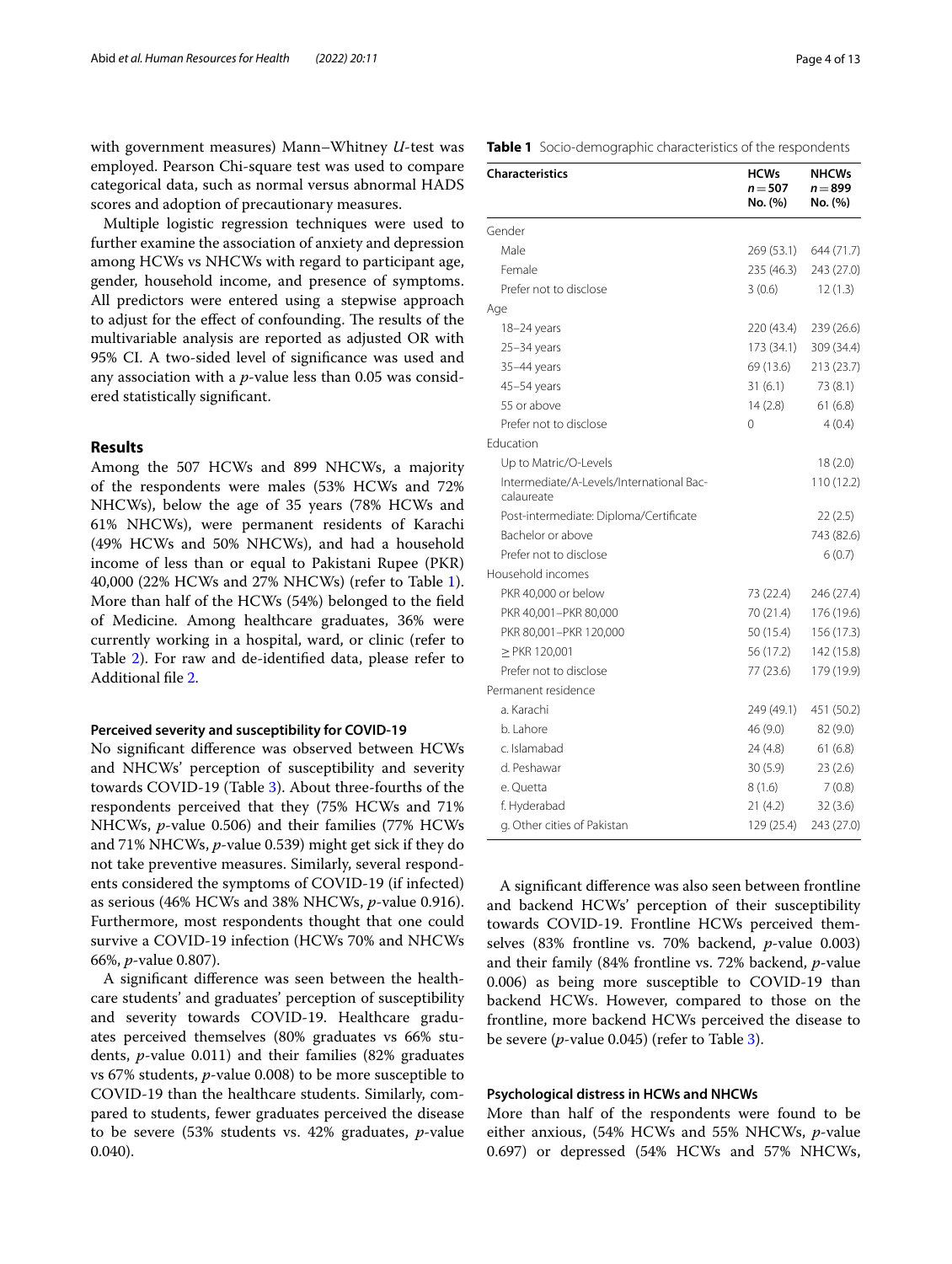<span id="page-6-0"></span>**Table 2** HCWs' feld, training status, and current work status  $(n=507)$ 

| <b>Characteristics</b>                          | No. (%)    |
|-------------------------------------------------|------------|
| Healthcare field                                |            |
| Medicine                                        | 274 (54.0) |
| Nursing                                         | 52 (10.3)  |
| Pharmacy                                        | 42(8.3)    |
| Dentistry                                       | 21(4.1)    |
| Physiotherapy                                   | 24(4.7)    |
| Laboratory Technology or Allied Health Sciences | 87 (17.2)  |
| Others                                          | 7(1.4)     |
| Training status                                 |            |
| Student                                         | 181 (35.7) |
| Graduate                                        | 326 (64.3) |
| Current work status of graduate HCWs            |            |
| Working in hospital/ward/clinic                 | 117 (35.9) |
| Working from home (online/telephone, etc.)      | 49 (15.0)  |
| Working in office setting                       | 28(8.6)    |
| Unpaid leave                                    | 28(8.6)    |
| Paid leave                                      | 18(5.5)    |
| Not working                                     | 86 (26.4)  |

*p*-value 0.282) as indicated by the HADS scores. No signifcant diference was seen in the anxiety and depression levels of HCWs and NHCWs (Table [4\)](#page-8-0).

The incidence of depression was significantly higher among healthcare students compared to healthcare graduates (HADS-D: Mean (SD): 8.40 (3.45) in students; 7.72 (3.80) in graduates, *p*-value 0.047). Around 62% of healthcare students and 49% of graduates had depression (*p*-value 0.003).

A signifcant diference was noted between frontline and backend HCWs' perceptions about the impact of COVID-19 on their personal life (75% frontline vs. 58% backend HCWs, *p*-value<0.001). However, no signifcant diference was reported between HCWs' and NHCWs' perceived impact of COVID-19 on their jobs, personal life, sleeping pattern, and or eating habits (refer to Table [4](#page-8-0)).

#### **Predictors of psychological distress in HCWs and NHCWs**

Gender, age, and presence of symptoms had signifcant associations with anxiety among HCWs (Table [5\)](#page-9-0). The odds of female HCWs experiencing anxiety were nearly twice as compared to male HCWs (aOR: 2.34, 95% CI 1.37–3.99,  $p$ -value 0.002). The odds of younger HCWs (age between 25 and 34 years) experiencing anxiety were nearly three times that of HCWs above the age of 55 (aOR 3.44, 95% CI 1.30–9.09, *p*-value: 0.013). The odds of HCWs with COVID-19 related symptoms experiencing anxiety was 2.09 times compared to HCWs without symptoms (aOR: 2.09, 95% CI 1.01–4.32, *p*-value: 0.046) (refer to Table [5\)](#page-9-0).

Similarly, gender, age, household income, and presence of symptoms were positively associated with anxiety among NHCWs. The odds of female NHCWs experiencing anxiety was 1.62 times more than their male counterparts (aOR: 1.62, 95% CI 1.12–2.35, *p*-value 0.010). The odds of younger NHCWs  $(25-34 \text{ years})$ experiencing anxiety were nearly three times more than NHCWs of 45 years or above (aOR 2.84, 95% CI 1.75–4.62, *p*-value: <0.001). The odds of NHCWs with an income level of 60,001–120,000 PKR to experience anxiety was 2.22 times more than NHCWs having household income≥PKR 120,000 PKR (aOR: 2.22, 95% CI 1.42–3.48, *p*-value: <0.001). NHCWs having COVID-19 related symptoms were 1.98 times more likely to have anxiety than HCWs without symptoms (aOR: 1.98; 95% CI 1.34–2.94, *p*-value: 0.001) (refer to Table [5\)](#page-9-0).

Furthermore, the presence of symptoms was positively associated with depression among HCWs (aOR: 2.72; 95% CI 1.34–5.55, *p*-value: 0.006). Household income had a positive association with depression among NHCWs. The odds of NHCWs with an income level of  $60,001-$ 120,000 PKR experiencing depression was nearly twice in comparison to NHCWs having household income>PKR 120,000 PKR (aOR: 2.29, 95% CI 1.48–3.54, *p*-value:  $(0.001)$  (refer to Table [5\)](#page-9-0).

#### **Adoption of precautionary measures**

Signifcantly more HCWs reported wearing face masks (94% HCWs vs. 91% NHCWs, *p*-value 0.012), avoiding visiting meat shops or markets (77% HCWs vs. 66% NHCWs, *p*-value < 0.001) than NHCWs. Moreover, signifcantly fewer HCWs reported that they refrain from going to hospitals or clinics (60% HCWs vs. 81% NHCWs, *p*-value<0.001) and work (55% HCWs vs. 66% NHCWs, *p*-value < 0.001) compared to NHCWs.

Additionally, there was a signifcant diference between healthcare students' and graduates' adoption of some precautionary measures such as washing their hands with soap/sanitizer frequently (96% students vs. 99% graduates, *p*-value 0.001), avoiding going out (87% students vs. 73% graduates, *p*-value 0.003), and refraining from going to hospital or clinic (80% students vs. 50% graduates, *p*-value < 0.001).

Similarly, a signifcant diference was noted between frontline and backend HCWs in the adoption of some precautionary measures such as refraining from going to hospital or clinic (45% frontline vs. 72% backend,  $p$ -value < 0.001) and avoiding going to work (37% frontline vs. 68% backend, *p*-value < 0.00). Frontline workers were more likely to report washing their hands with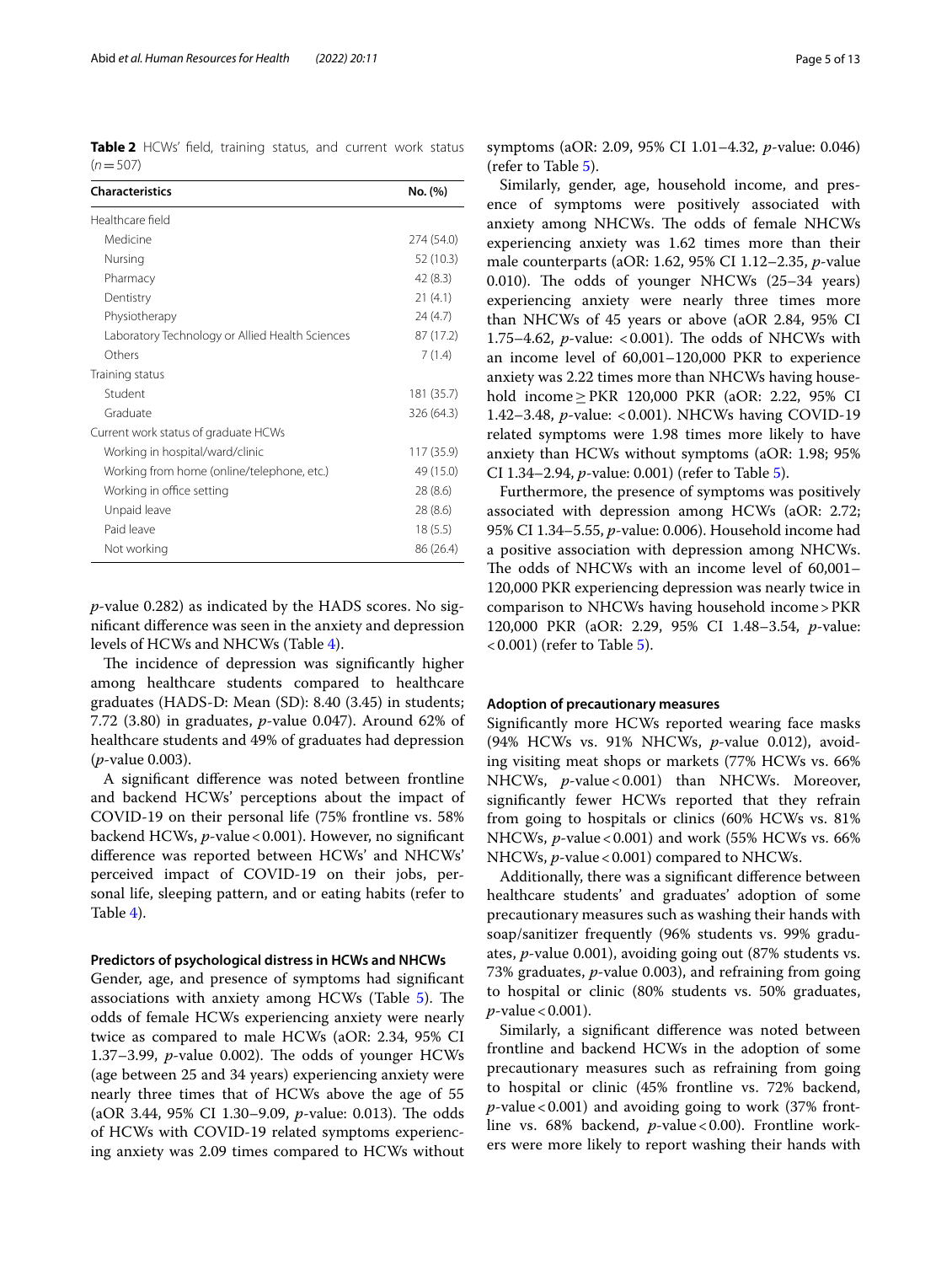| Variable                                                                                                                                | Perception | HCWs                            | <b>NHCMS</b> |          | HCWs vs NHCWs Healthcare students                                                                                                                        | Healthcare<br>graduates | Students  |           | Frontline HCWs<br>Backend HCWs | vs backend<br>Frontline |
|-----------------------------------------------------------------------------------------------------------------------------------------|------------|---------------------------------|--------------|----------|----------------------------------------------------------------------------------------------------------------------------------------------------------|-------------------------|-----------|-----------|--------------------------------|-------------------------|
|                                                                                                                                         |            | 507<br>$\overline{\phantom{a}}$ | $n = 899$    |          | $n = 181$                                                                                                                                                | $n = 326$               | graduates | $n = 216$ | $n=290$                        |                         |
|                                                                                                                                         |            | (%)<br>ġ                        | No. (%)      | p-value* | No. (%)                                                                                                                                                  | No. (%)                 | p-value*  | No. (%)   | No. (%)                        | p-value*                |
| Susceptibility                                                                                                                          |            |                                 |              |          |                                                                                                                                                          |                         |           |           |                                |                         |
| 1. I might contract the disease if no                                                                                                   | Agree      | (75.3)<br>382                   | 636 (70.7)   | 0.506    | 20 (66.3)                                                                                                                                                | 262 (80.4)              | 0.011     | 79 (82.9) | 203 (69.8)                     | 0.003                   |
| preventive measure is taken                                                                                                             | Neutral    | (8.1)<br>₹                      | 128(14.3)    |          | 18 (9.9)                                                                                                                                                 | 23(7.1)                 |           | (5/1)     | 24(8.2)                        |                         |
|                                                                                                                                         | Disagree   | (16.0)<br>$\overline{\infty}$   | 129(14.3)    |          | 42 (23.2)                                                                                                                                                | 39 (11.9)               |           | 20 (9.2)  | 61 (21.0)                      |                         |
|                                                                                                                                         | Don't know | $(0.6)$                         | $6(0.7)$     |          | (0.6)                                                                                                                                                    | 2(0.6)                  |           | $\circ$   | 3(1.0)                         |                         |
| 2. My family might contract the disease<br>if no preventive measure is taken                                                            | Agree      | (76.7)<br>389                   | 642 (71.4)   | 0.539    | 21 (66.8)                                                                                                                                                | 268 (82.2)              | 0.008     | 81 (83.8) | 208 (71.5)                     | 0.006                   |
|                                                                                                                                         | Neutral    | (6.1)<br>$\overline{\gamma}$    | 116(12.9)    |          | 15(18.3)                                                                                                                                                 | 16(4.9)                 |           | 10(4.6)   | 21(7.2)                        |                         |
|                                                                                                                                         | Disagree   | (16.6)<br>$\infty$              | 133 (14.8)   |          | 44 (24.3)                                                                                                                                                | 40 (12.3)               |           | 25 (11.6) | 59 (20.3)                      |                         |
|                                                                                                                                         | Don't know | (0.6)                           | (6.0)8       |          | (0.6)                                                                                                                                                    | 2(0.6)                  |           | $\circ$   | 3(1.0)                         |                         |
| 3. I might contract COVID-19 if one of                                                                                                  | Agree      | (69.3)<br>350                   | 594 (66.1)   | 0.559    | 18 (65.6)                                                                                                                                                | 232 (71.4)              | 0.637     | 58 (73.5) | 92 (66.3)                      | 0.138                   |
| my family members tests positive for                                                                                                    | Neutral    | (11.9)<br>$\infty$              | 140 (15.5)   |          | 18 (10.0)                                                                                                                                                | 42 (12.9)               |           | 24 (11.2) | 36 (12.4)                      |                         |
| the disease                                                                                                                             | Disagree   | (15.6)<br>56                    | 139 (15.5)   |          | 38 (21.1)                                                                                                                                                | 41 (12.6)               |           | 27 (12.5) | 52 (17.9)                      |                         |
|                                                                                                                                         | Don't know | (3.2)<br>$\frac{6}{2}$          | 26 (2.9)     |          | 6(3.3)                                                                                                                                                   | 10(3.1)                 |           | 6(2.8)    | 10(3.4)                        |                         |
| Severity                                                                                                                                |            |                                 |              |          |                                                                                                                                                          |                         |           |           |                                |                         |
| . Seriousness of symptoms caused by                                                                                                     | Severe     | (45.8)<br>232                   | 342 (38.0)   | 0.916    | 96 (53.0)                                                                                                                                                | 36 (41.7)               | 0.04      | 93 (43.1) | 39 (47.9)                      | 0.045                   |
| SARS-COV 19                                                                                                                             | Neutral    | (29.2)<br>148                   | (51.192)     |          | 45 (24.9)                                                                                                                                                | 103(31.6)               |           | 64 (29.6) | 84 (28.9)                      |                         |
|                                                                                                                                         | Not Severe | (16.1)<br>$\otimes$             | 127(14.1)    |          | 23(12.7)                                                                                                                                                 | 59 (18.1)               |           | 44 (20.4) | 38 (13.0)                      |                         |
|                                                                                                                                         | Don't know | (8.9)<br>45                     | 238 (26.5)   |          | 17(9.4)                                                                                                                                                  | 28 (8.6)                |           | 15(6.9)   | 30(10.2)                       |                         |
| 2. Chance of survival if infected with<br>COVID-19                                                                                      | High       | (70.2)<br>356                   | 596 (66.3)   | 0.807    | 124(68.5)                                                                                                                                                | 232 (71.2)              | 0.46      | 147(68.1) | 209 (71.8)                     | 0.188                   |
|                                                                                                                                         | Neutral    | (20.7)<br>105                   | 173(19.2)    |          | 40 (20.1)                                                                                                                                                | 65 (19.9)               |           | 49 (22.7) | 56 (19.3)                      |                         |
|                                                                                                                                         | Not high   | (6.7)<br>$\frac{34}{3}$         | 51 (5.7)     |          | 13(7.2)                                                                                                                                                  | 21 (6.4)                |           | (6/2)     | 17(5.8)                        |                         |
|                                                                                                                                         | Don't know | (2.4)<br>$\approx$              | 79 (8.8)     |          | 4(2.2)                                                                                                                                                   | 8 (2.5)                 |           | 3(1.3)    | 9(3.1)                         |                         |
| Bold figures are significant                                                                                                            |            |                                 |              |          |                                                                                                                                                          |                         |           |           |                                |                         |
| Categories were merged, so "agree/severe/high" and "strongly agr<br>at all/not high at all" were merged into "disagree/not severe/not h |            | igh"                            |              |          | ee/very severe/very high" were merged into category "agree/severe/high", and categories "disagree/not severe/not high" and "strongly disagree/not severe |                         |           |           |                                |                         |
| Mann-Whitney test                                                                                                                       |            |                                 |              |          |                                                                                                                                                          |                         |           |           |                                |                         |

<span id="page-7-0"></span>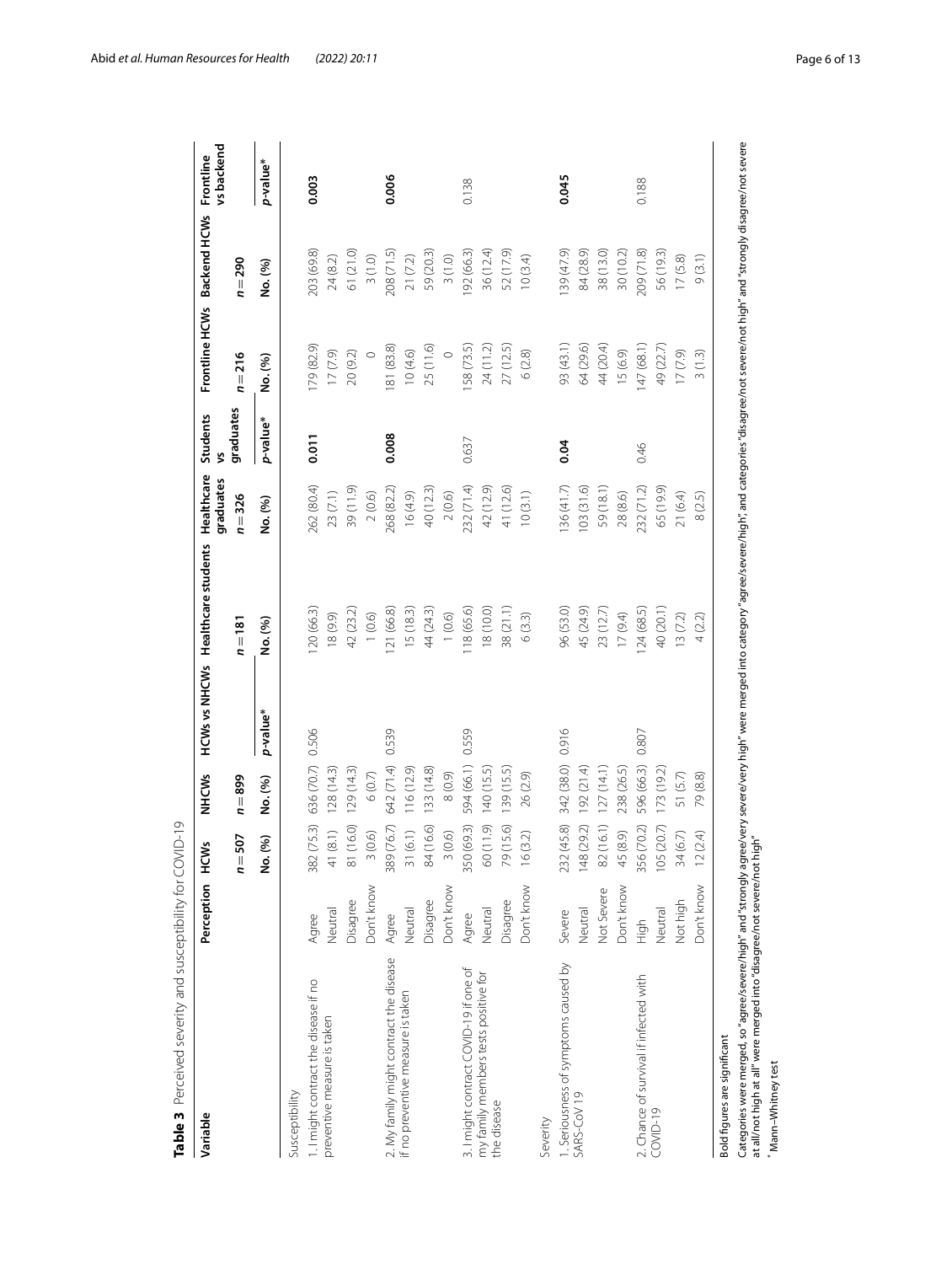#### <span id="page-8-0"></span>**Table 4** Perceived psychological impact of COVID-19

| <b>Variables</b>                      | <b>HCWs</b> | <b>NHCWs</b>                                 | <b>HCWs vs</b><br><b>NHCWs</b> | <b>HCW</b><br>students | <b>HCW</b><br>graduates | <b>Students</b><br>VS | <b>Frontline</b><br><b>HCWs</b> | <b>Backend</b><br><b>HCWs</b> | Frontlin<br>vs back  |
|---------------------------------------|-------------|----------------------------------------------|--------------------------------|------------------------|-------------------------|-----------------------|---------------------------------|-------------------------------|----------------------|
|                                       | $n = 507$   | $n = 899$                                    |                                | $n = 181$              | $n = 326$               | graduates             | $n = 216$                       | $n = 290$                     |                      |
|                                       | No. (%)     | No. (%)                                      | p-value                        | No. (%)                | No. (%)                 | <i>p</i> -value       | No. (%)                         | No. (%)                       | p-value              |
| Anxiety (HADS-A Score cut-off > 6)    |             |                                              |                                |                        |                         |                       |                                 |                               |                      |
| Normal                                | 235 (46.4)  | 407 (45.3)                                   | $0.697*$                       | 78 (43.1)              | 157 (48.2)              | $0.273*$              | 96 (44.4)                       | 139 (47.8)                    | $0.458*$             |
| Abnormal                              | 272 (53.6)  | 492 (54.7)                                   |                                | 103 (56.9)             | 169(51.8)               |                       | 120 (55.6)                      | 152 (52.2)                    |                      |
| Mean (SD)                             | 6.07(3.56)  | 6.34(3.65)                                   | $0.177^+$                      | 6.25(3.33)             | 5.98(3.69)              | 0.409 <sup>†</sup>    | 6.9(3.60)                       | 5.98 (3.54)                   | $0.509$ <sup>1</sup> |
| Depression (HADS-D Score cut-off > 8) |             |                                              |                                |                        |                         |                       |                                 |                               |                      |
| Normal                                | 235 (46.4)  | 390 (43.4)                                   | $0.282*$                       | 68 (37.6)              | 167(51.2)               | $0.003*$              | 109(50.5)                       | 126(43.3)                     | $0.110*$             |
| Abnormal                              | 272 (53.6)  | 509 (56.6)                                   |                                | 113(62.4)              | 159 (48.8)              |                       | 107 (49.5)                      | 165(56.7)                     |                      |
| Mean (SD)                             | 7.97 (3.69) | $8.26(3.83)$ $0.163^{\dagger}$               |                                | 8.40 (3.45)            | 7.72(3.80)              | $0.047$ <sup>†</sup>  | 7.69(3.92)                      | 8.18 (3.50)                   | $0.139$ <sup>t</sup> |
| COVID-19 will affect my job           |             |                                              |                                |                        |                         |                       |                                 |                               |                      |
| Agree                                 | 315 (62.3)  | 529 (58.8) 0.592 <sup><math>\pm</math></sup> |                                | 105(58.3)              | 210 (64.4)              | $0.844^{\ddagger}$    | 146 (67.6)                      | 169 (58.4)                    | 0.250 <sup>4</sup>   |
| Neutral                               | 65 (12.8)   | 167(18.6)                                    |                                | 28 (15.6)              | 37(11.4)                |                       | 26(12.0)                        | 39 (13.4)                     |                      |
| Disagree                              | 113(22.3)   | 168 (18.7)                                   |                                | 39 (21.7)              | 74 (22.7)               |                       | 41 (19.0)                       | 72 (24.8)                     |                      |
| Don't know                            | 13(2.6)     | 35(3.9)                                      |                                | 8(4.4)                 | 5(1.5)                  |                       | 3(1.4)                          | 10(3.4)                       |                      |
| COVID-19 will affect my personal life |             |                                              |                                |                        |                         |                       |                                 |                               |                      |

| COVID-19 will affect my personal life                |            |                                              |                    |            |            |                    |            |            |                        |
|------------------------------------------------------|------------|----------------------------------------------|--------------------|------------|------------|--------------------|------------|------------|------------------------|
| Agree                                                | 331 (65.3) | 561 (62.4) 0.877 <sup>‡</sup>                |                    | 112(61.9)  | 219 (67.2) | 0.260 <sup>‡</sup> | 161(74.5)  | 170 (58.4) | $< 0.001$ <sup>+</sup> |
| Neutral                                              | 70 (13.8)  | 176 (19.6)                                   |                    | 26(14.4)   | 44 (13.5)  |                    | 23(10.6)   | 47 (16.2)  |                        |
| <b>Disagree</b>                                      | 101 (19.9) | 149 (16.6)                                   |                    | 41(22.6)   | 60 (18.4)  |                    | 31 (14.4)  | 70(24.1)   |                        |
| Don't know                                           | 5(1.0)     | 13(1.4)                                      |                    | 2(1.1)     | 3(0.9)     |                    | 1(0.5)     | 4(1.3)     |                        |
| COVID-19 has affected my sleeping pattern            |            |                                              |                    |            |            |                    |            |            |                        |
| Agree                                                | 175 (34.5) | $374(41.6)$ 0.060 <sup><math>#</math></sup>  |                    | 63 (34.8)  | 112(34.4)  | $0.324^{\ddagger}$ | 79 (36.6)  | 96 (33.0)  | 0.616 <sup>‡</sup>     |
| Neutral                                              | 90 (17.8)  | 150 (16.7)                                   |                    | 33 (18.2)  | 57 (17.5)  |                    | 33 (15.3)  | 57 (19.6)  |                        |
| Disagree                                             | 220 (43.4) | 351 (39.0)                                   |                    | 74 (40.9)  | 146 (44.8) |                    | 97 (44.9)  | 123(42.3)  |                        |
| Don't know                                           | 22(4.3)    | 24(2.7)                                      |                    | 11(6.1)    | 11(3.3)    |                    | 7(3.2)     | 15(5.1)    |                        |
| COVID-19 has affected my eating habits               |            |                                              |                    |            |            |                    |            |            |                        |
| Agree                                                | 167(33.0)  | 335 (37.3) 0.108 <sup><math>\pm</math></sup> |                    | 68 (37.6)  | 99 (30.5)  | 0.100 <sup>‡</sup> | 69 (32.2)  | 98 (33.7)  | 0.302 <sup>‡</sup>     |
| Neutral                                              | 88 (17.4)  | 165 (18.4)                                   |                    | 29 (16.0)  | 59 (18.2)  |                    | 36(16.7)   | 52 (17.9)  |                        |
| Disagree                                             | 236 (46.6) | 378 (42.0)                                   |                    | 77 (42.5)  | 159 (48.8) |                    | 105 (48.8) | 131 (45.0) |                        |
| Don't know                                           | 15(3.0)    | 21(2.3)                                      |                    | 7(3.9)     | 8(2.5)     |                    | 5(2.3)     | 10(3.4)    |                        |
| I might start/increase smoking cigarettes            |            |                                              |                    |            |            |                    |            |            |                        |
| Agree                                                | 54 (10.7)  | 78 (8.7)                                     | $0.461^*$          | 20(11.1)   | 34 (10.4)  | 0.675              | 27(12.5)   | 27(9.3)    | 0.429 <sup>‡</sup>     |
| Neutral                                              | 32(6.3)    | 89 (9.9)                                     |                    | 10(5.5)    | 19(5.8)    |                    | 13(6.0)    | 19(6.5)    |                        |
| Disagree                                             | 397 (78.3) | 692 (77.0)                                   |                    | 141 (77.9) | 256 (78.5) |                    | 166 (76.9) | 231 (79.4) |                        |
| Don't know                                           | 24(4.7)    | 40(4.4)                                      |                    | 10(5.5)    | 14(4.3)    |                    | 10(4.6)    | 14(4.8)    |                        |
| I might start/increase the use of recreational drugs |            |                                              |                    |            |            |                    |            |            |                        |
| Agree                                                | 34(6.7)    | 38(4.2)                                      | $0.154^{\ddagger}$ | 11(6.1)    | 23(7.1)    | 0.393              | 19(8.8)    | 15(5.2)    | $0.307\dagger$         |
| Neutral                                              | 31(6.1)    | 61(6.8)                                      |                    | 6(3.3)     | 25(7.6)    |                    | 12(5.6)    | 19(6.5)    |                        |
| Disagree                                             | 419 (82.6) | 757 (84.2)                                   |                    | 153 (84.5) | 266 (81.6) |                    | 177 (81.9) | 242 (83.1) |                        |
| Don't know                                           | 23(4.6)    | 43 (4.8)                                     |                    | 11(6.1)    | 12(3.7)    |                    | 8(3.7)     | 15(5.2)    |                        |

Bold fgures are signifcant

Percentages of categories "agree/ strongly agree" were merged into category "agree", and categories "disagree/strongly disagree" were merged into "disagree"

\* Pearson Chi-square test

† Independent-samples *t*-test

‡ Mann–Whitney test

**Frontline vs backend**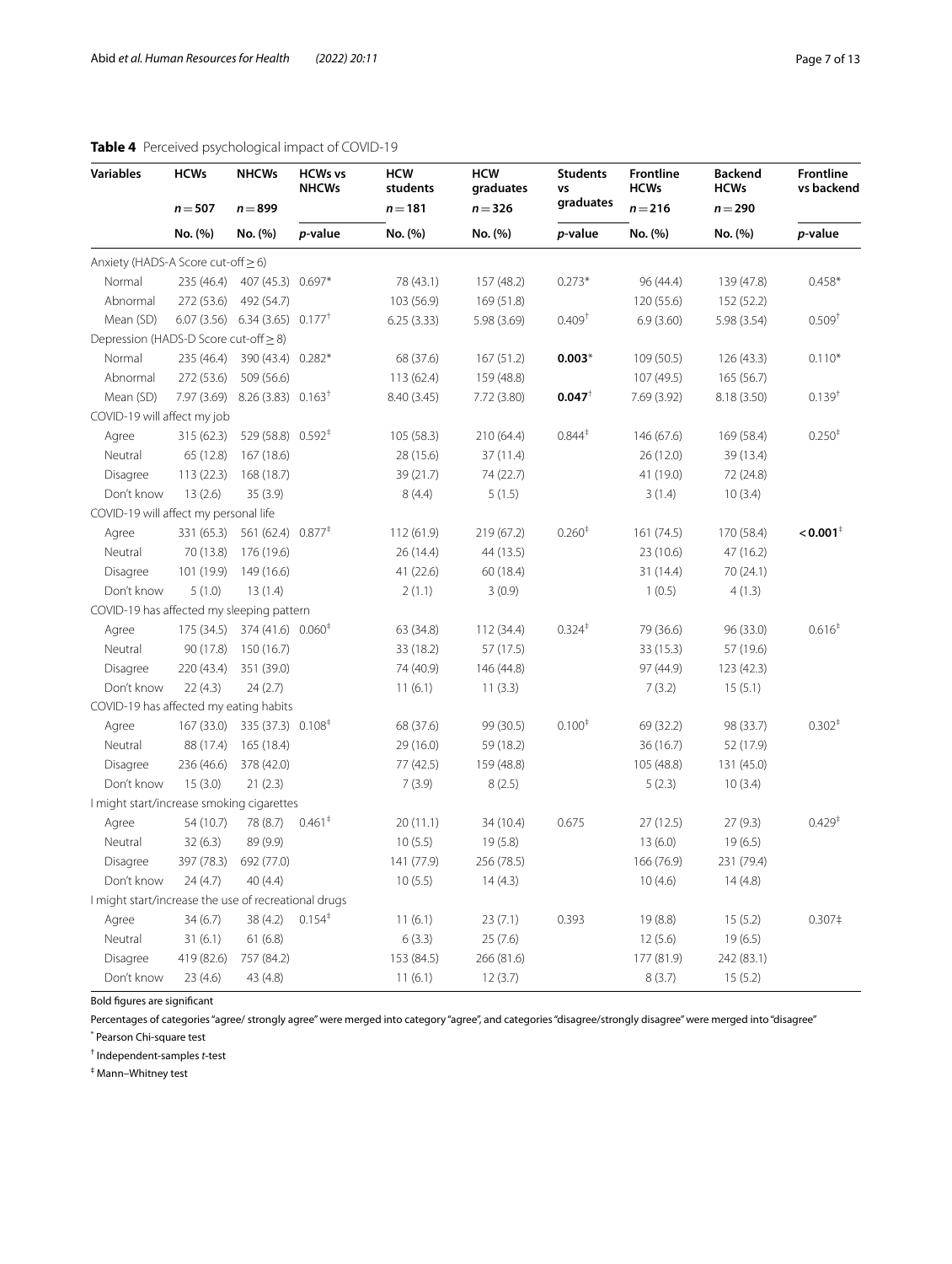| Variable                              | Anxiety                   |                 |                           |                 | Depression                |                 |                           |         |
|---------------------------------------|---------------------------|-----------------|---------------------------|-----------------|---------------------------|-----------------|---------------------------|---------|
|                                       | HCWs ( $n = 507$ )        |                 | NHCWs $(n=899)$           |                 | <b>HCWs</b>               |                 | <b>NHCWs</b>              |         |
|                                       | aOR <sup>a</sup> (95% CI) | <i>p</i> -value | aOR <sup>a</sup> (95% CI) | <i>p</i> -value | aOR <sup>a</sup> (95% CI) | <i>p</i> -value | aOR <sup>a</sup> (95% CI) | p-value |
| Gender                                |                           |                 |                           |                 |                           |                 |                           |         |
| Female                                | $2.34(1.37 - 3.99)$       | 0.002           | $1.62(1.12 - 2.35)$       | 0.010           | $1.53(0.90 - 2.58)$       | 0.115           | $1.41(0.98 - 2.02)$       | 0.065   |
| Male                                  | Reference                 |                 | Reference                 |                 | Reference                 |                 | Reference                 |         |
| Age                                   |                           |                 |                           |                 |                           |                 |                           |         |
| $18-24$ years                         | 3.52 (1.19-10.42)         | 0.023           | $2.53(1.51 - 4.23)$       | < 0.001         | $1.00(0.37 - 2.71)$       | 1.000           | $1.38(0.84 - 2.27)$       | 0.209   |
| $25 - 34$ years                       | 3.44 (1.30-9.09)          | 0.013           | $2.84(1.75 - 4.62)$       | < 0.001         | $1.72(0.72 - 4.11)$       | 0.219           | $1.26(0.79 - 2.01)$       | 0.325   |
| 35-44 years                           | $4.68(1.63 - 13.47)$      | 0.004           | $2.21(1.31 - 3.70)$       | 0.003           | $1.01(0.39 - 2.64)$       | 0.978           | $1.66(1.00 - 2.76)$       | 0.050   |
| 45 years or above                     | Reference                 |                 | Reference                 |                 | Reference                 |                 | Reference                 |         |
| Household incomes                     |                           |                 |                           |                 |                           |                 |                           |         |
| $<$ PKR 60,000                        | $1.30(0.62 - 2.71)$       | 0.491           | $1.61(1.06 - 2.43)$       | 0.024           | $1.12(0.54 - 2.32)$       | 0.762           | $1.58(1.06 - 2.36)$       | 0.026   |
| PKR 60,001-PKR 120,000                | $1.35(0.64 - 2.84)$       | 0.430           | $2.22(1.42 - 3.48)$       | < 0.001         | $1.25(0.61 - 2.57)$       | 0.548           | 2.29 (1.48-3.54)          | < 0.001 |
| > PKR 120,000                         | Reference                 |                 | Reference                 |                 | Reference                 |                 | Reference                 |         |
| Presence of COVID-19 related symptoms |                           |                 |                           |                 |                           |                 |                           |         |
| Yes                                   | $2.09(1.01 - 4.32)$       | 0.046           | $1.98(1.34 - 2.94)$       | 0.001           | $2.72(1.34 - 5.55)$       | 0.006           | $1.41(0.96 - 2.06)$       | 0.077   |
| <b>No</b>                             | Reference                 |                 | Reference                 |                 | Reference                 |                 | Reference                 |         |

#### <span id="page-9-0"></span>**Table 5** Predictors of anxiety and depression

Bold figures are significant

<sup>a</sup> Adjusted for gender, age, household income, and presence of COVID-19 related symptoms

soap/sanitizer frequently (100% frontline vs. 97% backend, *p*-value 0.009) (refer to Table [6](#page-10-0)).

#### **Satisfaction with government measures**

Among participants who responded, HCWs were signifcantly more dissatisfed than NHCWs with the availability of Personal Protective Equipment (62% HCWs vs. 46% NHCWs, *p*-value<0.001), testing kits (49% HCWs vs. 41% NHCWs, *p*-value 0.028), and screening facilities (54% HCWs vs. 42% NHCWs, *p*-value<0.001). Please refer to Table [7](#page-11-0)

Similarly, compared to healthcare students, graduates were signifcantly more dissatisfed with screening facilities (57% graduates vs. 49% students, *p*-value 0.016), testing kits (52% graduates vs. 43% students, *p*-value 0.016), and quarantine facilities (49% graduates vs. 38% students, *p*-value 0.012).

#### **Discussion**

This study shows that frontline HCWs, healthcare students, young people, women, and individuals with lower income in Pakistan were at a higher risk of psychological distress due to the pandemic. The findings indicate that almost three-quarters of both HCWs and NHCWs considered themselves susceptible to contract COVID-19. Healthcare graduates perceived themselves and their families to be more susceptible to COVID-19 and considered the disease to have a higher severity than students. However, students experienced depression symptoms more frequently.

Other studies in Pakistan conducted during the same time frame as our study corroborate our fndings. One study in Karachi shows that HCWS experienced increased anxiety due to the fear of acquiring infection and transmitting it to their family members [\[18](#page-13-18)]. Other recent studies in Pakistan have mostly examined anxiety, depression, and stress, as well as perceptions about COVID-19 in other subsets of the population. For instance among university students in Pakistan the level of stress/anxiety was approximately 54% [\[19](#page-14-0)] which is very close to what we found in our study.

The latest Gallup survey (2021) in Pakistan shows that approximately half of the Pakistanis in urban areas continue to be worried if people around them do not wear masks in public  $[20]$ . This study is therefore unique in its targeting of Pakistan's HCWs and NHCWs together in a comparative manner during the early stage of the pandemic. Our study further compares various subsets of population, viz. frontline versus backend health care workers and students versus graduates in health care. Moreover, a large survey assessing anxiety and depression symptoms in United States found that people were equally anxious at the start of the pandemic as they were in August 2021  $[21]$  $[21]$ . Thus, while this study was conducted during the frst wave of the pandemic, given the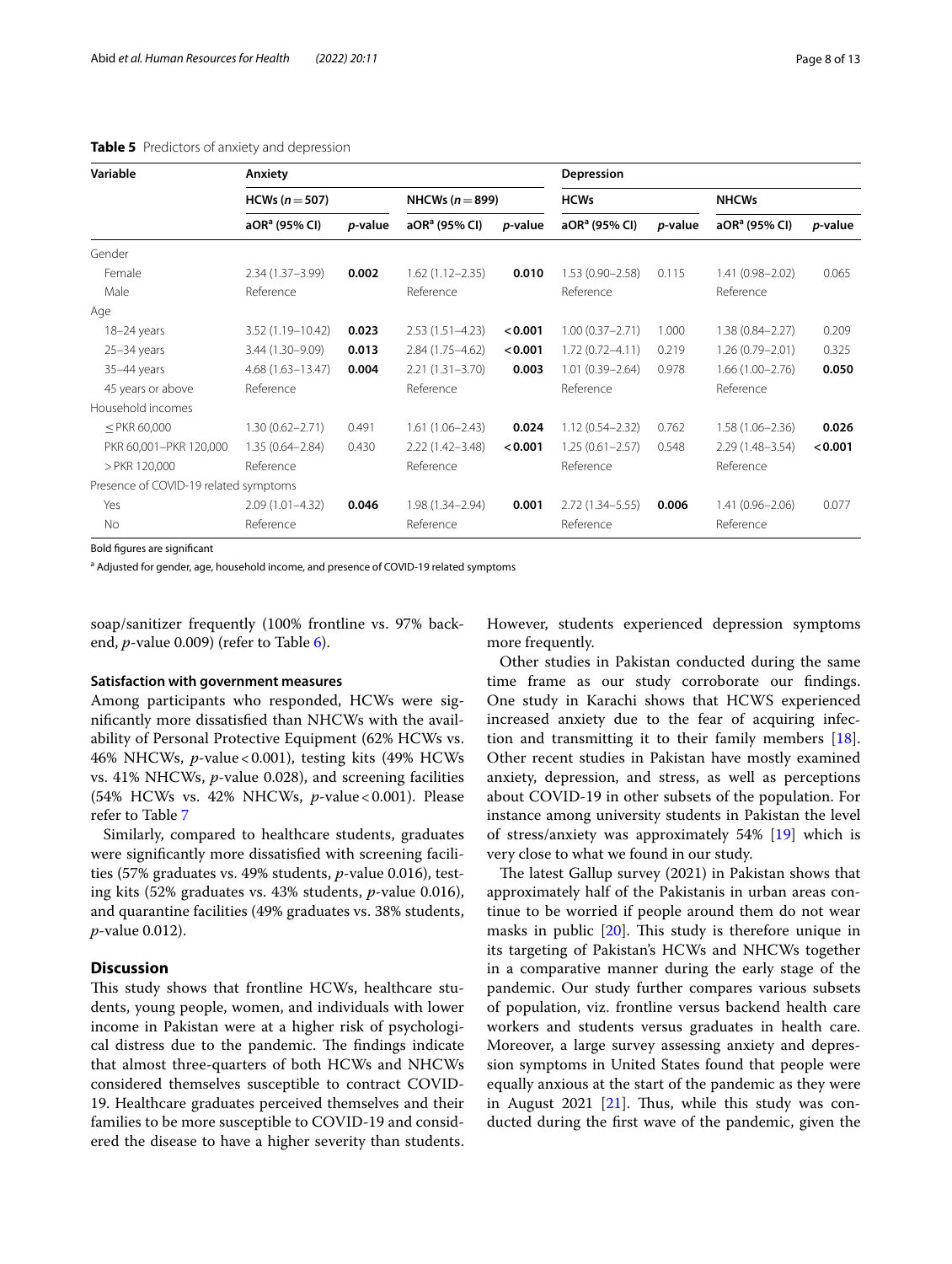| <b>Precautions</b>                                                              | <b>HCWs</b> | <b>NHCWs</b>                  | <b>HCWs vs</b><br><b>NHCWs</b> | healthcare<br>students | <b>Healthcare</b><br>graduates | <b>Students</b><br>VS | <b>Frontline</b><br><b>NHCWs</b> | <b>Backend</b><br><b>NHCWs</b> | <b>Frontline</b><br>vs backend |
|---------------------------------------------------------------------------------|-------------|-------------------------------|--------------------------------|------------------------|--------------------------------|-----------------------|----------------------------------|--------------------------------|--------------------------------|
|                                                                                 | $n = 507$   | $n = 899$                     |                                | $n = 181$              | $n = 326$                      | graduates             | $n = 216$                        | $n = 290$                      |                                |
|                                                                                 | No. (%)     | No. (%)                       | p-value*                       | No. (%)                | No. (%)                        | $p$ -value*           | No. (%)                          | No. (%)                        | $p$ -value*                    |
| 1. Wear face<br>masks                                                           | 475 (93.7)  | 815 (90.7)                    | 0.012                          | 161 (89.0)             | 314 (96.3)                     | 0.082                 | 208 (96.3)                       | 267 (91.8)                     | 0.344                          |
| 2. Wash hands<br>frequently (with<br>soap or hand<br>sanitizer)                 |             | 497 (98.0) 884 (98.3)         | 0.756                          | 173 (95.6)             | 324 (99.4)                     | 0.001                 | 215 (99.5)                       | 282 (96.9)                     | 0.009                          |
| 3. Avoid con-<br>tacting people<br>who have fever<br>or respiratory<br>symptoms |             | 470 (92.7) 825 (91.8)         | 0.597                          | 163(90.1)              | 307 (94.2)                     | 0.047                 | 203 (94.0)                       | 267 (91.8)                     | 0.212                          |
| 4. Avoid going<br>out                                                           |             | 397 (78.3) 679 (75.5)         | 0.089                          | 158 (87.3)             | 239 (73.3)                     | 0.003                 | 164 (75.9)                       | 233 (80.1)                     | 0.685                          |
| 5. Avoid going<br>to meat shops/<br>market                                      |             | 391 (77.1) 592 (65.9)         | < 0.001                        | 142 (78.5)             | 249 (76.4)                     | 0.291                 | 172 (79.6)                       | 219(75.3)                      | 0.330                          |
| 6. Avoid going<br>to hospital or<br>clinic                                      |             | 306 (60.4) 728 (81.0) < 0.001 |                                | 144 (79.6)             | 162 (49.7)                     | < 0.001               | 97 (44.9)                        | 209 (71.8)                     | < 0.001                        |
| 7. Avoid taking<br>public trans-<br>portation                                   |             | 456 (89.9) 838 (93.2) < 0.021 |                                | 165 (91.2)             | 291 (89.3)                     | 0.651                 | 193 (89.4)                       | 263 (90.4)                     | 0.207                          |
| 8. Avoid going<br>to work                                                       |             | 277 (54.6) 594 (66.1)         | < 0.001                        | 137 (75.7)             | 140 (42.9)                     | < 0.001               | 80 (37.0)                        | 197 (67.7)                     | < 0.001                        |
| 9. Avoid going<br>to school or<br>avoid letting<br>children go to<br>school     |             | 382 (75.3) 811 (90.2)         | 0.001                          | 154 (85.1)             | 228 (69.9)                     | 0.024                 | 149 (69.0)                       | 233 (80.1)                     | 0.733                          |
| 10. Avoid inter-<br>national travel                                             |             | 467 (92.1) 853 (94.9)         | 0.032                          | 169 (93.4)             | 298 (91.4)                     | 0.954                 | 198 (91.7)                       | 269 (92.4)                     | 0.980                          |
| 11. Avoid<br>domestic or<br>inter-city travel                                   | 440 (86.8)  | 805 (89.5)                    | 0.076                          | 165 (91.2)             | 275 (84.4)                     | 0.091                 | 174 (80.6)                       | 266 (91.4)                     | 0.001                          |

#### <span id="page-10-0"></span>**Table 6** Adoption of precautions by the respondents (number of respondents answering "yes")

Bold fgures are signifcant

Only the most salient variables for social distancing have been reported in this table

\* Pearson Chi-square test

persistent levels of stress globally, the fndings and recommendations are still valid.

A study from Hong Kong showed an even higher percentage of perceived susceptibility and severity towards COVID-19 [\[13](#page-13-11)]. This could be due to previous exposure to the SARS, and H1N1 outbreaks [[22,](#page-14-3) [23\]](#page-14-4). Additionally, in this study frontline HCWs perceived themselves and their families to be more susceptible to COVID-19 than backend HCWs, while the latter perceived the disease to be more severe. Similarly, training status and clinical placement created diferences in risk perception among the medical students of Iran [\[24](#page-14-5)]. Direct contact with COVID-19 patients is a major cause of concern among HCWs for themselves and their families. Greater perceived severity among backend workers on the other hand may be explained by the fact that since these workers are not seeing patients recover, their notion of disease severity is higher.

More than half of the respondents in the current study had some form of psychological distress (anxiety or depression). While our study reported that HCWs and NHCWs had similar anxiety levels, MEDS—frontline HCWs—in Italy reported higher anxiety levels in comparison to the general population  $[25]$  $[25]$  $[25]$ . This dissimilarity in anxiety levels observed between frontline HCWs and the general population in Italy and Pakistan can possibly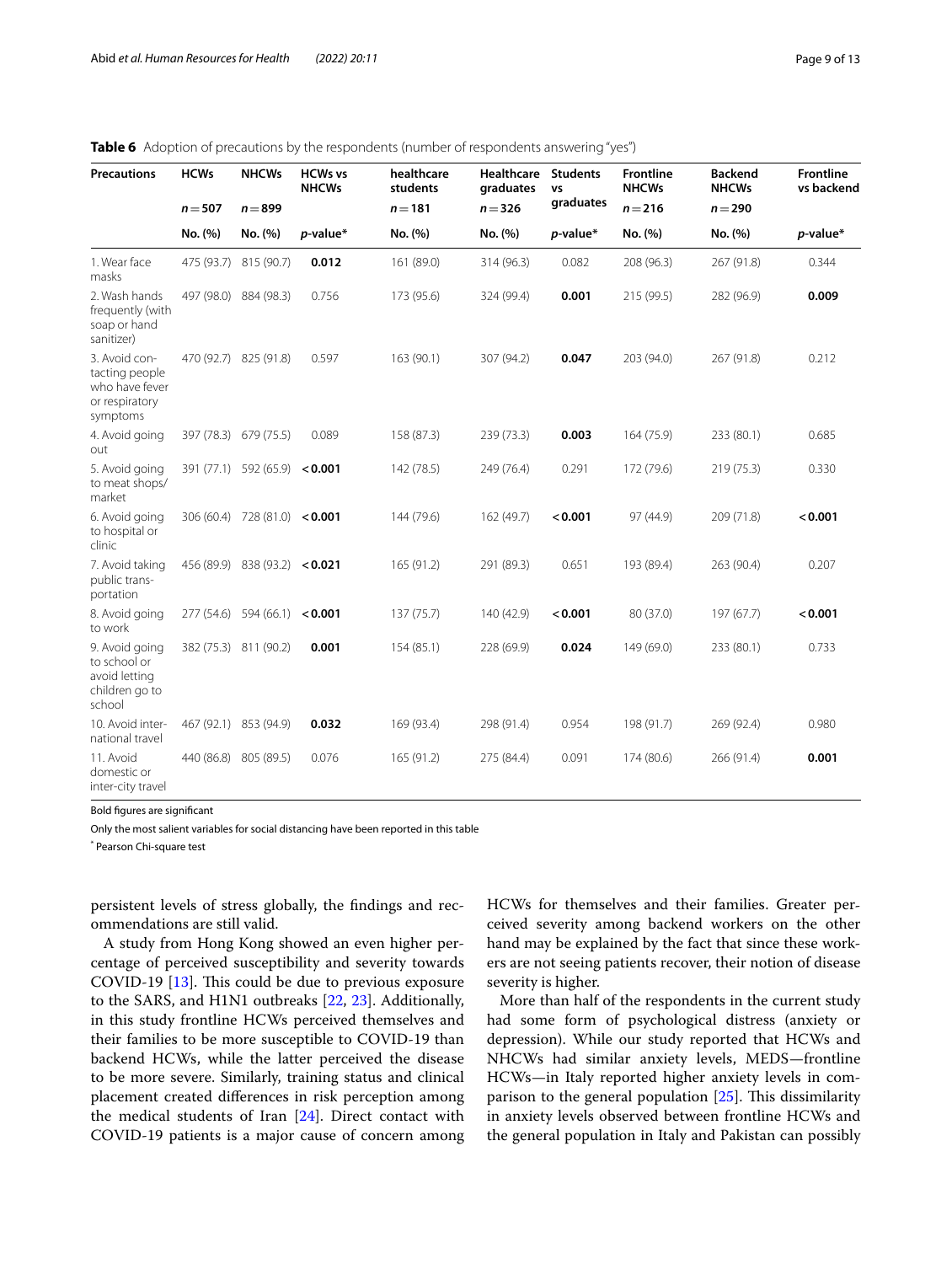| <b>Measures</b>                       | <b>HCWs</b> | <b>NHCWs</b>                          | <b>HCWs vs</b><br><b>NHCWs</b> | <b>Healthcare</b><br>students | <b>Healthcare</b><br>graduates | <b>Students</b><br><b>VS</b> | <b>Frontline</b><br><b>NHCWs</b> | <b>Backend</b><br><b>NHCWs</b> | Frontline<br>vs backend |
|---------------------------------------|-------------|---------------------------------------|--------------------------------|-------------------------------|--------------------------------|------------------------------|----------------------------------|--------------------------------|-------------------------|
|                                       | $n = 507$   | $n = 589$                             |                                | $n = 181$                     | $n = 326$                      | graduates                    | $n = 216$                        | $n = 290$                      |                         |
|                                       | No. (%)     | No. (%)                               | $p$ -value*                    | No. (%)                       | No. (%)                        | <i>p</i> -value*             | No. (%)                          | No. (%)                        | p-value*                |
| Screening facilities                  |             |                                       |                                |                               |                                |                              |                                  |                                |                         |
| Satisfied/<br>very satisfied          |             | $104(20.6)$ 111 (18.8) < <b>0.001</b> |                                | 46 (25.6)                     | 58 (17.9)                      | 0.016                        | 39 (18.2)                        | 65 (22.4)                      | 0.245                   |
| Neutral                               |             | 117 (23.2) 198 (33.6)                 |                                | 44 (24.4)                     | 73 (22.5)                      |                              | 49 (23.0)                        | 68 (23.4)                      |                         |
| Unsatisfied/<br>very unsatis-<br>fied |             | 273 (54.2) 248 (42.2)                 |                                | 89 (49.4)                     | 184 (56.8)                     |                              | 124 (57.9)                       | 149 (51.4)                     |                         |
| Don't know                            | 10(2.0)     | 32(5.4)                               |                                | 1(0.6)                        | 9(2.8)                         |                              | 2(0.9)                           | 8(2.8)                         |                         |
| Laboratory services/testing kits      |             |                                       |                                |                               |                                |                              |                                  |                                |                         |
| Satisfied/<br>very satisfied          |             | 109 (21.6) 124 (21.0)                 | 0.028                          | 50 (27.8)                     | 59 (18.1)                      | 0.016                        | 41 (19.1)                        | 68 (23.4)                      | 0.344                   |
| Neutral                               |             | 134 (26.5) 191 (32.4)                 |                                | 48 (26.7)                     | 86 (26.5)                      |                              | 60 (27.9)                        | 74 (25.6)                      |                         |
| Unsatisfied/<br>very unsatis-<br>fied |             | 248 (49.1) 243 (41.3)                 |                                | 78 (43.3)                     | 170 (52.3)                     |                              | 111(51.6)                        | 137 (47.2)                     |                         |
| Don't know                            | 14(2.8)     | 31(5.3)                               |                                | 4(2.2)                        | 10(3.1)                        |                              | 3(1.4)                           | 11(3.8)                        |                         |
| Quarantine facilities                 |             |                                       |                                |                               |                                |                              |                                  |                                |                         |
| Satisfied/<br>very satisfied          |             | 134 (26.6) 157 (26.6)                 | 0.022                          | 56 (31.1)                     | 78 (24.1)                      | 0.012                        | 56 (26.2)                        | 78 (26.9)                      | 0.602                   |
| Neutral                               |             | 125 (24.8) 179 (30.4)                 |                                | 50 (27.8)                     | 75 (23.1)                      |                              | 51 (23.8)                        | 74 (25.5)                      |                         |
| Unsatisfied/<br>very unsatis-<br>fied |             | 228 (45.2) 223 (37.9)                 |                                | 69 (38.3)                     | 159 (49.1)                     |                              | 103 (48.1)                       | 125 (43.1)                     |                         |
| Don't know                            | 17(3.4)     | 30(5.1)                               |                                | 5(2.8)                        | 12(3.7)                        |                              | 4(1.9)                           | 13(4.5)                        |                         |
| Personal protective equipment         |             |                                       |                                |                               |                                |                              |                                  |                                |                         |
| Satisfied/<br>very satisfied          |             | 86 (17.0) 100 (17.0) < 0.001          |                                | 39 (21.5)                     | 47 (14.5)                      | 0.072                        | 29 (13.6)                        | 57 (19.6)                      | 0.076                   |
| Neutral                               |             | 95 (18.8) 186 (31.6)                  |                                | 38 (21.0)                     | 57 (17.6)                      |                              | 37(17.3)                         | 58 (19.9)                      |                         |
| Unsatisfied/<br>very unsatis-<br>fied |             | 311 (61.6) 268 (45.5)                 |                                | 102 (56.4)                    | 209 (64.5)                     |                              | 144 (67.3)                       | 167 (57.4)                     |                         |
| Don't know                            | 13(2.6)     | 35(5.9)                               |                                | 2(1.1)                        | 11(3.4)                        |                              | 4(1.8)                           | 9(3.1)                         |                         |

#### <span id="page-11-0"></span>**Table 7** Respondents' satisfaction with government measures

Bold fgures are signifcant

Only the most salient variables have been reported in this table. Percentages of categories "satisfed" and "very satisfed" were merged into category "satisfed/very satisfed", and categories "unsatisfed" and "very unsatisfed" were merged into "unsatisfed/very unsatisfed"

\* Mann–Whitney test

† Pearson Chi-square test

be attributed to the high COVID-19 burden that Italian frontline HCWs (MEDS) were catering to at the time that study was conducted.

The results of this study show that the perceived impact of COVID-19 on daily routine was greater among frontline HCWs compared to the backend HCWs. Frontline HCWs (doctors and nurses) are involved in more direct patient care and have greater patient interaction. New protocols and added personal protective equipment (PPE) are focused on frontline workers which warrants a greater transition from the pre-pandemic life. Backend HCWs (pharmacists, dentists, physiotherapists, allied health sciences, and students) also had additions in their daily routine such as masks, social distancing, and hand sanitizing, however, these changes were less cumbersome. A study from China reported nurses experience more anxiety compared to doctors due to longer hours of direct patient care from the frontline [\[26\]](#page-14-7).

This study highlights the greater burden of depressed mood for healthcare students than graduates. Existing data from Iran have shown students as a high-risk group for depression [\[27\]](#page-14-8). Experiences from the past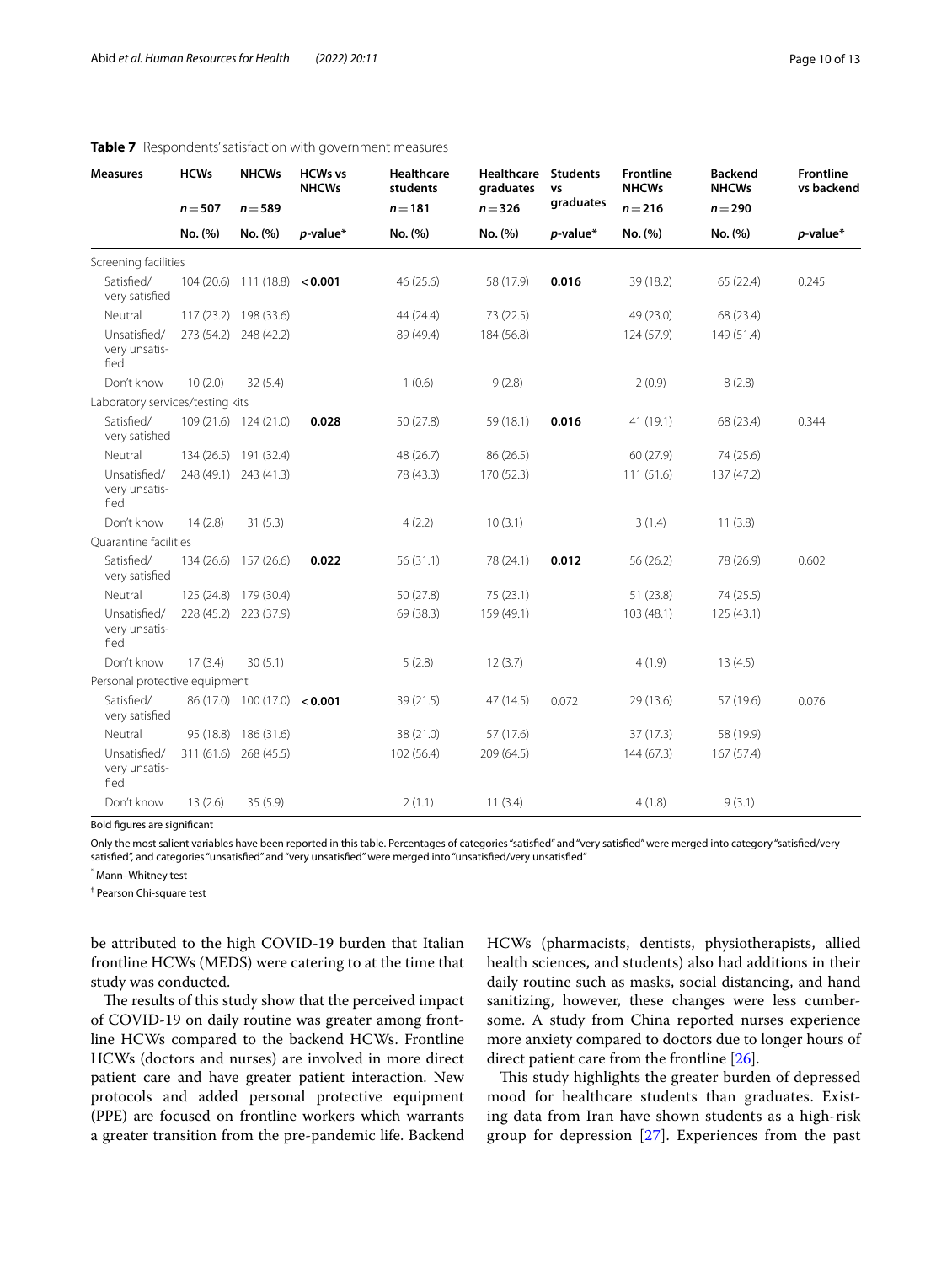epidemics also provide similar evidence [[28,](#page-14-9) [29\]](#page-14-10). All educational institutes in Pakistan were closed during the duration of the study. Although educational institutes quickly adapted to online classes and virtual examinations, students took considerable time to adjust to new routines and methods of teaching. These interruptions in schedules, lack of physical interaction with peers, delayed graduation and social isolation may have contributed to the greater levels of depression.

Female gender, younger age, and the presence of COVID-19 related symptoms predicted increased psychological distress in HCWs while lower-income and presence of COVID-19 related symptoms predicted the same in NHCWs. Female gender has also been linked with greater anxiety levels in China and Iran [[22,](#page-14-3) [23](#page-14-4)]. Factors contributing to distress during the COVID-19 pandemic might be the non-availability of personal protective equipment (PPE), uncertain employment conditions, lockdown, and work from home policies. COVID-19 has also increased the fnancial burden on households as many people struggle to run small businesses and maintain daily survival. The fear of not being able to fulfll the necessities may also be the reason why lower income levels are associated with increased anxiety levels.

Less than a third of HCWs and NHCWs were satisfed with the government's measures to control COVID-19. HCWs, in comparison with NHCWs, were signifcantly more dissatisfed with the availability of PPEs and screening facilities. This is concerning, mainly because healthcare staf's access to PPEs predicts lower distress levels, better physical health conditions, and more job satisfaction  $[30]$  $[30]$ . Therefore, the government must address these concerns, particularly among the HCWs who are the foot soldiers fghting the pandemic.

This is a novel study accounting for differences in experiences among health care and non-health care workers and other subgroups. However, there were a few limitations to this study. An all-encompassing defnition of HCWs was used in order to evaluate risk perceptions and psychological distress due to COVID-19 in the maximum number of people involved with the healthcare setup. Similarly, we used a broad criteria to defne frontline HCWs, taking into account possible categories of HCWs that could be involved in direct patient care. However, despite doing a comparative analysis of frontline and backend HCWs to better describe results among HCWs, our fndings may suggest a greater level of anxiety in frontline HCWs compared to other studies that used other defnitions of HCWs. Among frontline health care workers, we had to exclude junior ancillary staf who though are involved in direct patient handling have limited literacy and internet access to respond to such online surveys. Moreover, in this study, most of the respondents were aged less than 35 years, which may not accurately represent the older population who are at greater risk for contracting COVID-19. Nevertheless, as the majority of the population in Pakistan is below the age of 30 years, the non-health care respondents are likely to represent the perceptions of the literate general population in Pakistan. Additionally, while analysis has been done about gender and prediction of distress, it cannot be commented if certain genders were more likely to be in certain roles which could have possibly skewed the fndings. Further, this study was a cross-sectional study, and future cohort studies are recommended to assess relative risks and predictive value of perceived severity and susceptibility, adoption of precautions, and respondents' satisfaction with government measures as independent variables impacting psychological outcomes. Indeed early evidence from China suggests that the odds of psychological distress are low among those who adopt precautionary measures [[31\]](#page-14-12).

To decrease the level of psychological distress, hospital administrators should implement policies to target the mental well-being of the HCWs, such as the suggested development and implementation of an urgent psychological crisis intervention model (PCIM) through the medium of internet technology [\[32](#page-14-13), [33\]](#page-14-14). This involves integrating teams of physicians, psychiatrists, and social workers to deliver early psychological intervention to patients, families, and medical staff. Hospital staff dealing with COVID-19 patients should also be monitored regularly to avoid burnout. One study conducted among HCWs in Karachi recommended that developing a safe hospital environment, adequate training, and supportive management can ameliorate stress among health workers [[18\]](#page-13-18). HCWs' positive perception of personal protection is important when managing patients with COVID-19. It is therefore understandable that a study from Pakistan advocates reducing anxiety, workload and family strain among HCWs treating COVID-19 patients at the frontline [\[34](#page-14-15)].

Another study found that HCWs who perceive organizational support experience less job-related stress compared to those who did not perceive such support [\[35](#page-14-16)]. Incentives such as fnancial bonuses and paid leave should be provided. The government should ensure the provision of PPE, testing kits, and screening facilities to increase the satisfaction levels of HCWs in particular and the public at large. Furthermore, implementing these strategies may also contribute to mitigating the spread of COVID-19. The better the disease is controlled, the lesser will be the psychological morbidity and adverse impact it has on people's mental health.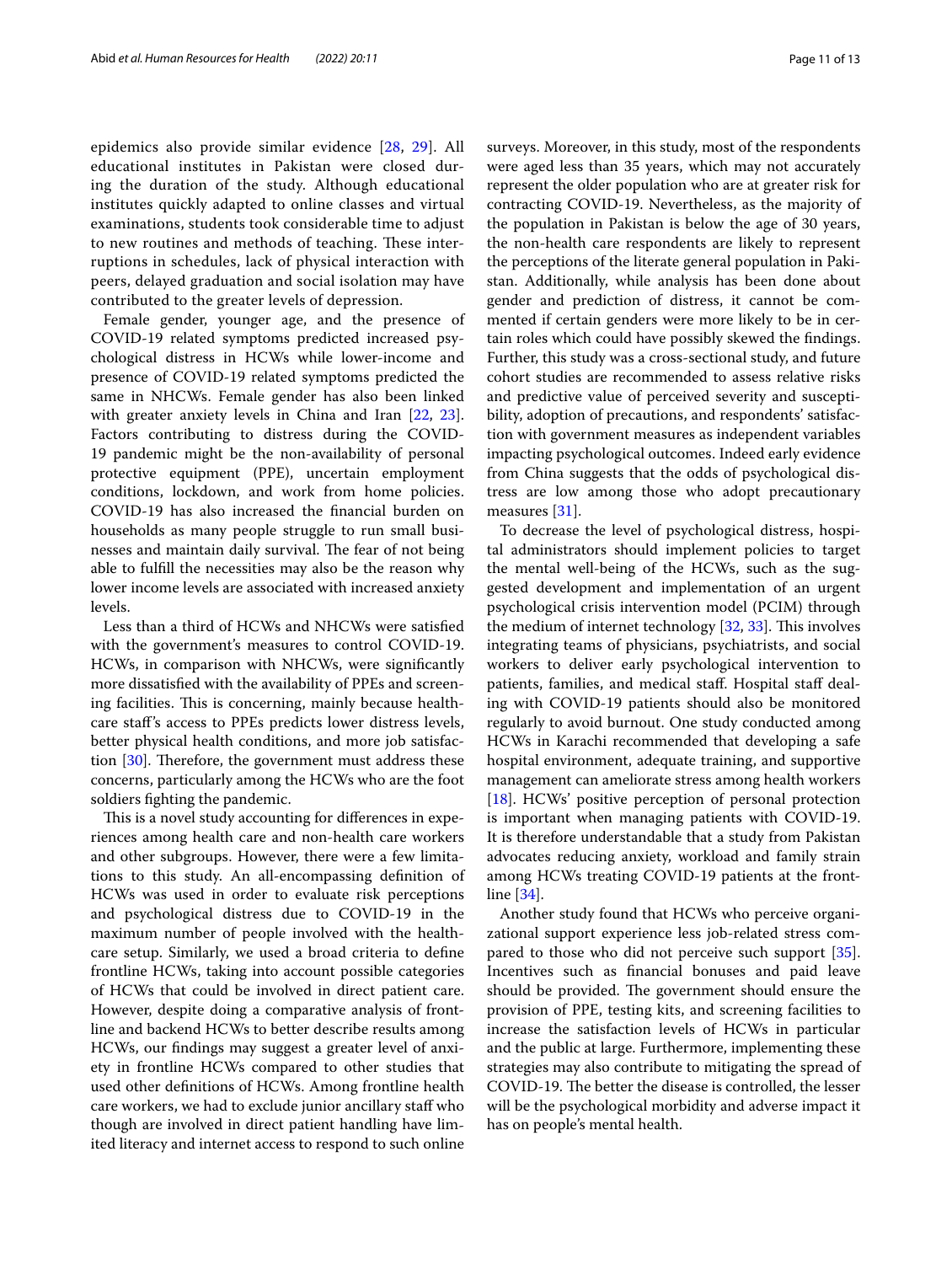#### **Conclusion**

HCWs and NHCWs both have high levels of perceived susceptibility and severity along with increased psychological distress. This study identified vulnerable groups such as frontline HCWs, healthcare students, younger aged people, women, and individuals with lower income to be at a higher risk of psychological distress. Further studies need to investigate a direct link between HCWs and the development of COVID-19 infection to quantify the infection risk. This study adds to a growing body of literature suggesting a rising burden of anxiety and depression among health care workers and the need to promote their mental well-being.

#### **Abbreviations**

AKU: Aga Khan University; AKUH: Aga Khan University Hospital; COVID-19: Coronavirus disease of 2019; HADS: Hospital Anxiety and Depression Scale; HCWs: Healthcare workers; NHCWs: Non-healthcare workers; PCIM: Psychological crisis intervention model; PPE: Personal protective equipment; SARS: Severe acute respiratory syndrome; SARS-CoV: SARS-coronavirus; SPSS: Statistical Package for the Social Sciences.

#### **Supplementary Information**

The online version contains supplementary material available at [https://doi.](https://doi.org/10.1186/s12960-022-00705-4) [org/10.1186/s12960-022-00705-4](https://doi.org/10.1186/s12960-022-00705-4).

#### <span id="page-13-17"></span><span id="page-13-12"></span>**Additional fle 1.** Questionnaire.

**Additional fle 2.** Data.

#### **Acknowledgements**

The authors would like to acknowledge contributions made by Javeria Nafs in editing and fnal submission of this manuscript and Brain and Mind Instittue (BMI), Aga Khan University for supporting this study.

#### **Authors' contributions**

FR conceived the study, guided data collection, and reviewed all drafts of the manuscript. AA and HS adapted the questionnaires and wrote the manuscript. SP analyzed and narrated the data. HAK and ARK edited and revised multiple drafts of the manuscript. ARK also assisted in adapting the questionnaire and posting it on the social media channels of AKU. All authors reviewed and endorsed the fnal submission. All authors read and approved the fnal manuscript.

#### **Funding**

This research received no external funding.

#### **Availability of data and materials**

The datasets used and/or analyzed during the current study are available from the corresponding author on reasonable request.

#### **Declarations**

#### **Ethics approval and consent to participate**

Ethical approval was obtained from the Ethical Review Committee (ERC) of the Aga Khan University, Pakistan (ERC#2020-4806-10421). Participants were asked to present their consent at the beginning of the survey and were free to withdraw at any stage.

#### **Consent for publication**

Not applicable.

#### **Competing interests**

The authors declare that the research was conducted in the absence of any commercial or fnancial relationships that could be construed as a potential confict of interest.

#### **Author details**

<sup>1</sup> Medical College, Aga Khan University, Karachi, Pakistan. <sup>2</sup> Department of Community Health Sciences, Aga Khan University, Karachi, Pakistan. <sup>3</sup>Office of Research & Graduate Studies, Aga Khan University, Karachi, Pakistan.

Received: 15 June 2021 Accepted: 7 January 2022<br>Published online: 22 January 2022

#### **References**

- <span id="page-13-0"></span>1. Lu H, Stratton CW, Tang Y-W. Outbreak of pneumonia of unknown etiology in Wuhan, China: the mystery and the miracle. J Med Virol. 2020;92(4):401–2.
- <span id="page-13-1"></span>2. Tran K, Cimon K, Severn M, Pessoa-Silva CL, Conly J. Aerosol generating procedures and risk of transmission of acute respiratory infections to healthcare workers: a systematic review. PLoS ONE. 2012;7(4):e35797.
- Weber DJ, Rutala WA, Schaffner W. Lessons learned: protection of healthcare workers from infectious disease risks. Crit Care Med. 2010;38(8 Suppl):S306-314.
- <span id="page-13-2"></span>4. Hui DSC, Chan PKS. Severe acute respiratory syndrome and coronavirus. Infect Dis Clin N Am. 2010;24(3):619–38.
- <span id="page-13-3"></span>5. Balicer RD, Omer SB, Barnett DJ, Everly GS. Local public health workers' perceptions toward responding to an infuenza pandemic. BMC Public Health. 2006;6(1):99.
- <span id="page-13-4"></span>6. Tian C, Lovrics O, Vaisman A, Chin KJ, Tomlinson G, Lee Y, et al. Risk factors and protective measures for healthcare worker infection during highly infectious viral respiratory epidemics: a systematic review and metaanalysis. Infect Control Hosp Epidemiol. 2021;25:1–102.
- <span id="page-13-5"></span>7. Lai J, Ma S, Wang Y, Cai Z, Hu J, Wei N, et al. Factors associated with mental health outcomes among health care workers exposed to coronavirus disease 2019. JAMA Netw Open. 2020;3(3):e203976.
- <span id="page-13-6"></span>8. Aoyagi Y, Beck CR, Dingwall R, Nguyen-Van-Tam JS. Healthcare workers' willingness to work during an infuenza pandemic: a systematic review and meta-analysis. Infuenza Other Respir Viruses. 2015;9(3):120–30.
- <span id="page-13-7"></span>9. Huang Y, Zhao N. Generalized anxiety disorder, depressive symptoms and sleep quality during COVID-19 outbreak in China: a web-based crosssectional survey. Psychiatry Res. 2020;288:112954.
- <span id="page-13-8"></span>10. Rajkumar RP. COVID-19 and mental health: a review of the existing literature. Asian J Psychiatry. 2020;52:102066.
- <span id="page-13-9"></span>11. Mohindra R, Ravaki R, Suri V, Bhalla A, Singh SM. Issues relevant to mental health promotion in frontline health care providers managing quarantined/isolated COVID19 patients. Asian J Psychiatr. 2020;51:102084.
- <span id="page-13-10"></span>12. Huang JZ, Han MF, Luo TD, Ren AK, Zhou XP. Mental health survey of 230 medical staff in a tertiary infectious disease hospital for COVID-19. Chin J Ind Hyg Occup Dis. 2020;38:E001.
- <span id="page-13-11"></span>13. Kwok KO, Li KK, Chan HH, Yi YY, Tang A, Wei WI. Community responses during the early phase of the COVID-19 epidemic in Hong Kong: risk perception, information exposure and preventive measures. Emerg Infect Dis. 2020. [https://wwwnc.cdc.gov/eid/article/26/7/20-0500\\_article.](https://wwwnc.cdc.gov/eid/article/26/7/20-0500_article)
- <span id="page-13-13"></span>14. Djukanovic I, Carlsson J, Årestedt K. Is the Hospital Anxiety and Depression Scale (HADS) a valid measure in a general population 65–80 years old? A psychometric evaluation study. Health Qual Life Outcomes. 2017;15:193.
- <span id="page-13-14"></span>15. Hasan SM, Rehman A, Zhang W. Who can work and study from home in Pakistan: evidence from a 2018–19 nationwide household survey. World Dev. 2021;138:105197.
- <span id="page-13-15"></span>16. Social P. Living standards measurement survey (PSLM). Statistics Division, Government of Pakistan. 2004;5.
- <span id="page-13-16"></span>17. Hulley SB. Designing clinical research. Philadelphia: Lippincott Williams & Wilkins; 2007.
- <span id="page-13-18"></span>18. Feroz AS, Pradhan NA, Ahmed ZH, Shah MM, Asad N, Saleem S, et al. Perceptions and experiences of healthcare providers during COVID-19 pandemic in Karachi, Pakistan: an exploratory qualitative study. BMJ Open. 2021;11(8):e048984.